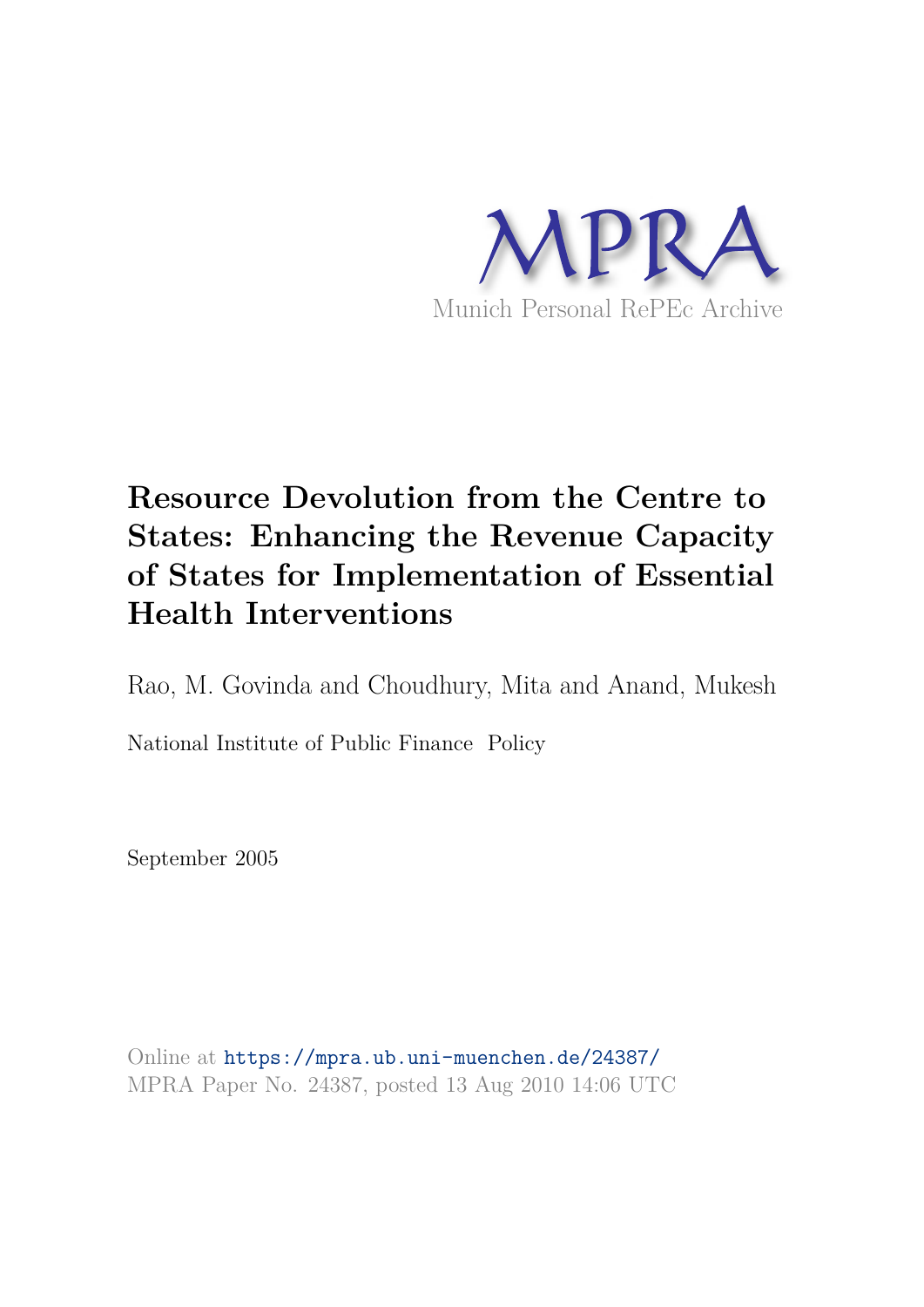# Resource Devolution from the Centre to States: Enhancing the Revenue Capacity of States for Implementation of Essential Health Interventions

roviding access to adequate health care services is an important component of empowering people with human capital. This, however, can be achieved only when the spending on health care is adequate and delivery systems efficient. Ensuring adequate outlay on health services and efficient use of allotted expenditure are important not only to improve the productivity and earning capacity of the population, particularly the poor, but also their health status. Not surprisingly, improving health indicators is an important component of the Millennium Development Goals (MDGs) set by the United Nations. There are also important targets on health status achievements set for the Tenth Plan. The Common Minimum Programme of the ruling UPA government also seeks to increase the public expenditure by the Centre and States on health and family welfare schemes from the present level of less than 1% to 2%-3% of the gross domestic product (GDP). **P**

> The provision of health and family welfare services falls in the realm of concurrent responsibility of the Centre and the States, but the latter have a predominant role in the delivery of these services. However, fiscal pressures at the State level lead to compression of expenditures by the State Governments resulting in an increase in Central financing of these services, particularly for some prioritized programmes implemented through the Centre and Centrally sponsored schemes. Thus, over 85% of the public expenditure on medical and public health is incurred by the State Governments, though the proportion of financing the expenditure by the State Governments is lower.

> This paper identifies the resource gap between the desired and the actual health expenditure in 15 major States in India (14 large, non-special category States and Assam), and highlights the extent to which the gap can be reduced by augmenting resources at the State level. Further, it estimates the resource gap that cannot be met through States' own resources and therefore, requires Central transfers. The design of Central transfers needed for meeting the required health expenditure of various States is also discussed.

> The principal motivation for this paper is the concern for achieving the targets set for improving the health status of India's population, particularly the poor and the vulnerable. While fulfilling the targets for improving the health status set by both national and international agencies (Tenth Plan and MDGs) requires considerable augmentation in expenditures, the deteriorating fiscal situation at the State level has imposed severe constraints in financing them. In particular, there has been a decline in social sector expenditure as a percentage of both the gross state domestic product (GSDP) and total expenditure, in a majority of States in the 1990s (Dev and Mooij 2005). The combined expenditure of States on medical, public health, sanitation, water supply and family welfare declined from 8.4% of the total expenditure in 1990-91 to 7.2% in 2001-02. As a proportion of the GSDP, the decline was from 1.5% to 1.3% during the period. In 1998-99, the States contributed more than 85% of the total expenditure on medical, public health, water and sanitation, and family welfare schemes (Rao 1998).

> In the context of deteriorating finances of the States, the decline in health expenditure is a matter of concern. This is more so because the share of public expenditure in the GDP in the case of health expenditure is much lower in India for the level of per capita income. In 2000, the aggregate expenditure of both the Centre and the State Governments in India was just about 0.9% of the GDP whereas even Bangladesh and Bhutan, countries with lower per capita GDP, incurred higher health expenditure of 1.4% and 3.7% of the GDP, respectively and advanced countries such as the US and UK incurred substantially higher expenditure-5.8% and 5.9% of the GDP, respectively.

MITA CHOUDHURY, MUKESH ANAND NATIONAL INSTITUTE OF PUBLIC FINANCE AND POLICY 18/2 SATSANG VIHAR MARG, NEW DELHI 110067

INDIA

M. GOVIND RAO,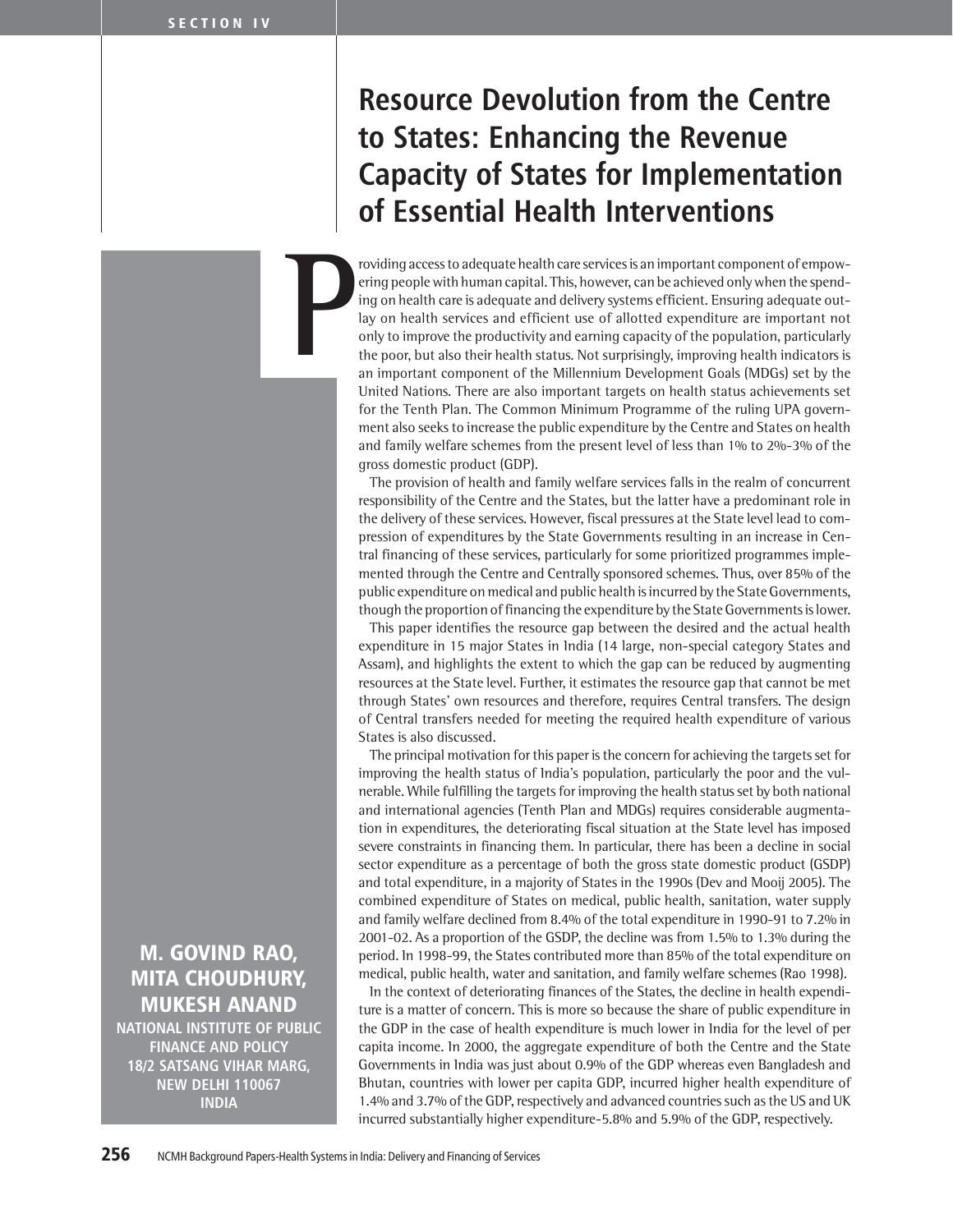With the prevailing level of public expenditure on health and its declining trend in the 1990s, it appears difficult for India to achieve the health targets of MDGs and the Tenth Plan objectives. As per the provisional estimates, the infant mortality rate (IMR) in India stood at 66 in 2001 (Sample Registration System Bulletin 2002), which was much higher than the Tenth Plan target of 45 by 2007. Similarly, the maternal mortality ratio (MMR) was much higher than the target. The problem is exacerbated by the fact that there are significant variations in the IMR, MMR and life expectancy at birth (LEB) between different States. In fact, health sector outcomes in the poorer States are extremely low. Similarly, there is considerable catching up to do in the health status of women, scheduled castes and tribes. This calls for substantial increases in the resources allocated to the public provision of health, targeting of health expenditure to areas and groups of population with low health indicators and focusing on the delivery of health services to transform public expenditure into improved outputs and outcomes.

This study attempts to estimate the expenditure required between 2005-06 and 2009-10 for meeting specific health goals and explores the possible means of meeting the expenditure requirement in 15 selected States.<sup>1</sup> The choice of the terminal year 2009-10 for estimating expenditure requirement is driven by the fact that the MDGs have to be met by 2015. To arrive at the desired outcomes by 2015, appropriate expenditure during the period 2005-06 to 2009-10 are crucial.

### **Expenditure Requirement for Health and Related Sectors**

Health outcomes are affected not only by direct expenditure on the health sector but also by expenditure on related sectors such as safe drinking water, sanitation, nutrition, primary education and roads (Shiva Kumar 2005, Deolalikar 2004). Expenditure requirement in this analysis is, therefore, viewed as a package of expenditures required in each of these sectors rather than the health sector alone.<sup>2</sup> Such a package of expenditures in different sectors mutually reinforce each other and has been argued to be important in the context of assessing budgetary allocations for achieving health goals (Shiva Kumar 2005). This study estimates the input deficiencies in each of these sectors from the specified national norms/targets in the States and transforms these into the expenditure needs for the respective States.

### **Health Sector (Medical, Public Health and Family Welfare)**

Requirements in the health sector are targeted towards providing a minimum level of access to health care facilities, both

in terms of physical facilities and manpower in the respective States. In particular, the study focuses on the national norms related to rural primary health care institutions such as subcentres (SCs), primary health centres (PHCs) and community health centres (CHCs) and estimates the resource requirements for meeting the national norms related to these institutions. (As per the national norms, there should be one SC for every 5000 population, 1 PHC for every 30,000 population and 1 CHC for every 120,000 population in the plains. The corresponding figures for tribal/difficult terrains are 3000, 20,000 and 80,000, respectively). While the norms may be inadequate to achieve the desired outcomes in many States, they aim to ensure the provision of the minimum level of health infrastructure in each State. The expenditure requirement for the health sector during 2005-06 to 2009-10 is given in **Table 1**.

The need for increased expenditures in the health sector arises from the fact that the existing infrastructure of SCs, PHCs and CHCs is grossly inadequate in many States. As per the Bulletin on Rural Health Statistics (2002), none of the 15 major States under study have achieved the required level of provision in all the three categories of SCs, PHCs and CHCs. While some States have achieved the norms in terms of SCs and PHCs, none of the States have achieved the targets with respect to CHCs. The number of States meeting the norms in individual categories reduces as one moves from SCs to PHCs and CHCs. Even where the norms are met in terms of the number of facilities required, many of them are non-functional due to lack of equipment and need for civil works. The mere meeting of norms in terms of the number of facilities is therefore not enough. Many of these facilities also suffer from shortage of manpower. The estimates therefore include the cost of upgrading the equipment facilities, civil works and manpower in the existing facilities, apart from setting up new facilities, to fulfil the national norms.

The total requirement of expenditure in the health sector comprises the capital and the revenue components. The capital component of expenditure requirement further consists of two parts. The first is the cost of building new facilities for fulfilling the national norms for SCs, PHCs and CHCs, and the second is the cost of upgrading the civil works and equipment in the existing SCs, PHCs and CHCs. It is assumed that this capital expenditure will be carried out in a phased manner over a period of five years between 2005-06 and 2009- 10 to eliminate all gaps in the physical infrastructure by 2010. In addition to the cost of covering up the existing gap, the estimate of requirements also includes the cost of providing health care services for the additional population in each year between 2005-06 and 2009-10.3,4

The revenue expenditure requirement in the health sector

<sup>1</sup> The 15 States are Andhra Pradesh, Assam, Bihar (including Jharkhand), Gujarat, Haryana, Karnataka, Kerala, Madhya Pradesh (including Chhattisgarh), Maharashtra, Orissa, Punjab, Rajasthan, Tamil Nadu, Uttar Pradesh (including Uttaranchal) and West Bengal.

<sup>&</sup>lt;sup>2</sup> The National Commission on Macroeconomics and Health (NCMH) has identified expenditure on these sectors as important for achieving health goals. 3 Information on the existing SCs, PHCs and CHCs is taken from the Bulletin on Rural Health Statistics, which provides the figures updated till 2001-02. Unfortunately, the information on the addition to infrastructure in the States between 2001-02 and 2005-06 is not easily available. To account for some likely increase in infrastructure between 2001-02 and 2004-05, capital expenditure on SCs, PHCs and CHCs in individual States, provided in the States' Finance Accounts, along with the unit cost of building these facilities were used. For water supply and

sanitation, a 10% increase in access between 2001-02 and 2004-05 has been assumed. <sup>4</sup> The National Commission on Macroeconomics and Health (NCMH) estimates the unit cost used for building SCs, PHCs and CHCs to be Rs 24.5 lakh for a PHC, Rs 80.5 lakh for a CHC and Rs 2

lakh for an SC. The cost of upgrading the civil works and equipment in the existing facilities has also been provided by NCMH based on a facility survey carried out in 1999.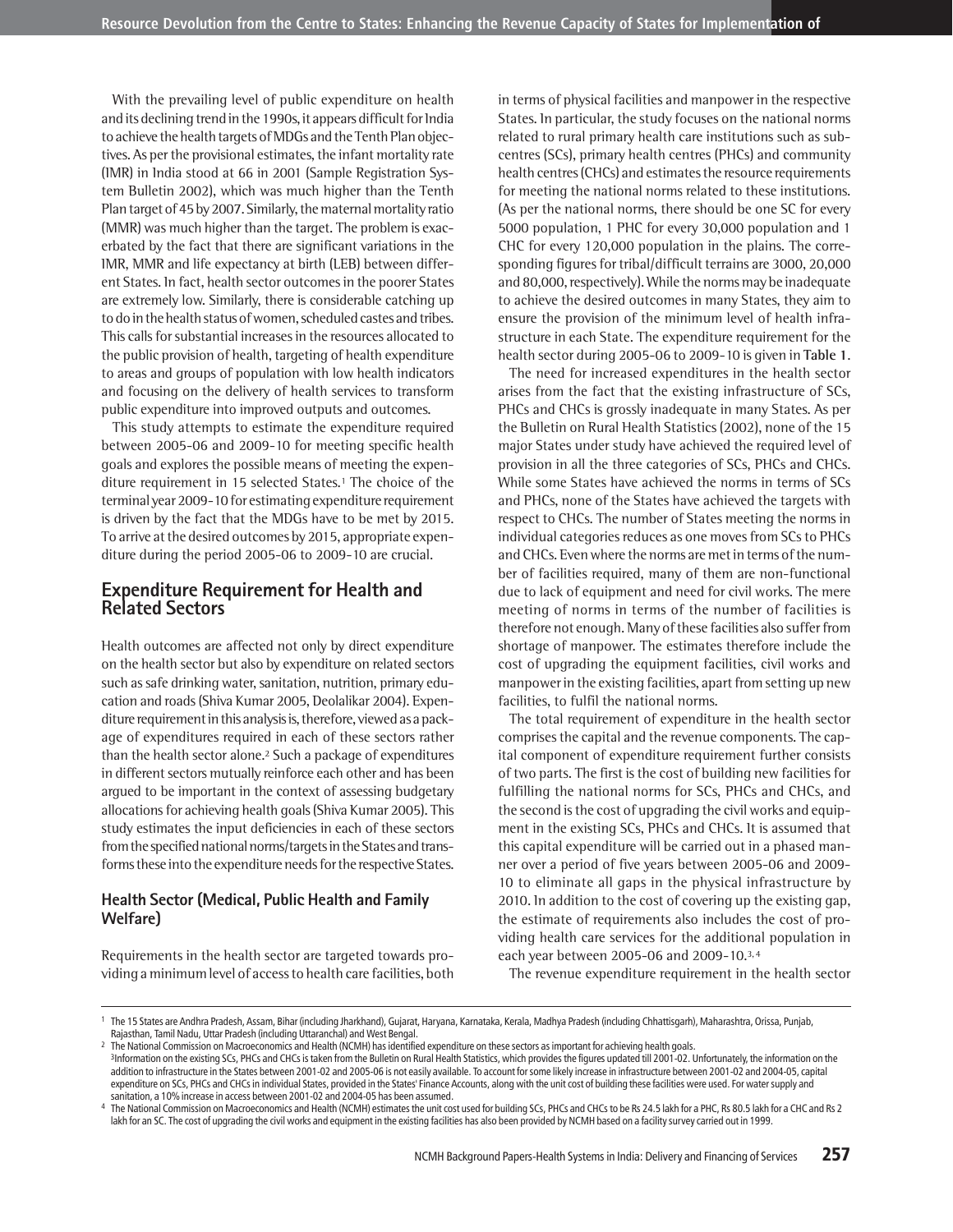#### Expenditure requirement for the health sector from 2005-06 to 2009-10

| <b>State</b>                |         |         | As percentage of the GSDP |         |         | Real per capita (in Rs) (2005-06 prices) |         |         |         |         |  |
|-----------------------------|---------|---------|---------------------------|---------|---------|------------------------------------------|---------|---------|---------|---------|--|
|                             | 2005-06 | 2006-07 | 2007-08                   | 2008-09 | 2009-10 | 2005-06                                  | 2006-07 | 2007-08 | 2008-09 | 2009-10 |  |
|                             |         |         |                           |         |         |                                          |         |         |         |         |  |
| Andhra Pradesh              | 0.92    | 0.93    | 0.93                      | 0.94    | 0.94    | 251                                      | 253     | 255     | 257     | 258     |  |
| Assam                       | 1.35    | 1.37    | 1.38                      | 1.39    | 1.40    | 234                                      | 239     | 243     | 246     | 249     |  |
| Bihar (including Jharkhand) | 2.04    | 2.18    | 2.31                      | 2.43    | 2.54    | 229                                      | 247     | 265     | 282     | 298     |  |
| Gujarat                     | 0.70    | 0.67    | 0.65                      | 0.62    | 0.59    | 234                                      | 225     | 217     | 208     | 199     |  |
| Haryana                     | 0.64    | 0.65    | 0.65                      | 0.66    | 0.66    | 248                                      | 253     | 257     | 260     | 263     |  |
| Karnataka                   | 0.95    | 0.91    | 0.87                      | 0.83    | 0.80    | 269                                      | 267     | 267     | 267     | 267     |  |
| Kerala                      | 0.98    | 0.95    | 0.92                      | 0.90    | 0.87    | 303                                      | 303     | 303     | 303     | 303     |  |
| MP (including Chhattisgarh) | 1.17    | 1.16    | 1.16                      | 1.15    | 1.13    | 213                                      | 213     | 213     | 213     | 213     |  |
| Maharashtra                 | 0.71    | 0.69    | 0.67                      | 0.65    | 0.63    | 275                                      | 267     | 260     | 260     | 260     |  |
| Orissa                      | 1.47    | 1.43    | 1.39                      | 1.36    | 1.32    | 233                                      | 229     | 224     | 220     | 214     |  |
| Punjab                      | 0.94    | 0.93    | 0.92                      | 0.92    | 0.91    | 373                                      | 372     | 370     | 368     | 365     |  |
| Rajasthan                   | 1.34    | 1.29    | 1.25                      | 1.20    | 1.16    | 286                                      | 278     | 269     | 259     | 250     |  |
| <b>Tamil Nadu</b>           | 0.93    | 0.92    | 0.90                      | 0.88    | 0.86    | 285                                      | 281     | 275     | 269     | 261     |  |
| UP (including Uttaranchal)  | 1.18    | 1.22    | 1.26                      | 1.30    | 1.33    | 178                                      | 187     | 195     | 203     | 210     |  |
| <b>West Bengal</b>          | 0.95    | 0.99    | 1.02                      | 1.04    | 1.06    | 238                                      | 250     | 260     | 269     | 276     |  |

Note: Projections of GSDP were made using the prescriptive growth rates suggested by the Twelfth Finance Commission

# Fig 1

### Per capita additional requirement of resources in the health sector during 2009-10



also comprises two parts. First, in addition to the expenditure being currently incurred to run the existing SCs, PHCs and CHCs, it includes the salary expenditure required to provide these existing facilities with manpower as per the norms. Second, it includes the expenditure that would be required to run the new SCs, PHCs and CHCs to be built between 2005- 06 and 2009-10 with adequate number of health workers.<sup>5</sup> The additional requirement of resources is estimated as the extent of resources required over and above the actual expenditure as a percentage of the GSDP incurred in 2001-02.<sup>6</sup>

The estimate indicates that an additional amount of about Rs 26,439 crore (at 2005-06 prices) is required to provide a minimum level of access to health care facilities in the States **(Table 2)**. <sup>7</sup> Nearly 60% of this amount is needed in Uttar Pradesh (UP) and Bihar alone. In general, the five States of Bihar, UP, Madhya Pradesh (MP), West Bengal and Orissa account for around 80% of this additional expenditure. The States of Maharashtra and Karnataka require less than 1% of this amount, while Kerala requires no additional expenditure.

As a percentage of the GSDP, Bihar, UP, Assam, MP and Orissa require the highest increases in expenditure in the health sector. These increases are required despite the level of expenditure (as a percentage of the GSDP) in Bihar, Orissa and Assam being among the highest in the country **(Table 2)**. The reason for this is partly the low levels of GSDP in these States. This is reflected by the fact that the per capita expenditures in these States are among the lowest in the country **(Table 2)**. Additionally, in per capita terms, most of the above-mentioned States require a relatively high increase.

If one examines the States that lie above the average level of per capita additional requirement of resources during 2009- 10, the five low-income States of Bihar, UP, Assam, MP and Orissa are included **(Fig. 1)**. The requirements for Haryana and West Bengal are also relatively high. It must be noted that among the selected States, the amount of GSDP devoted by Haryana towards the health sector is the lowest. As the incomes

<sup>5</sup> For calculating the salary requirements in each year, the Central Government pay scales for different levels of medical personnel at SCs, PHCs and CHCs were used. The population projections for the years 2005-06 to 2009-2010 provided by the Registrar General of India were used for the estimations.

 $6$  Data on State Finances of India published by the Reserve Bank of India were used for the actual expenditures.

<sup>&</sup>lt;sup>7</sup> An average inflation rate of 7% was assumed throughout the study.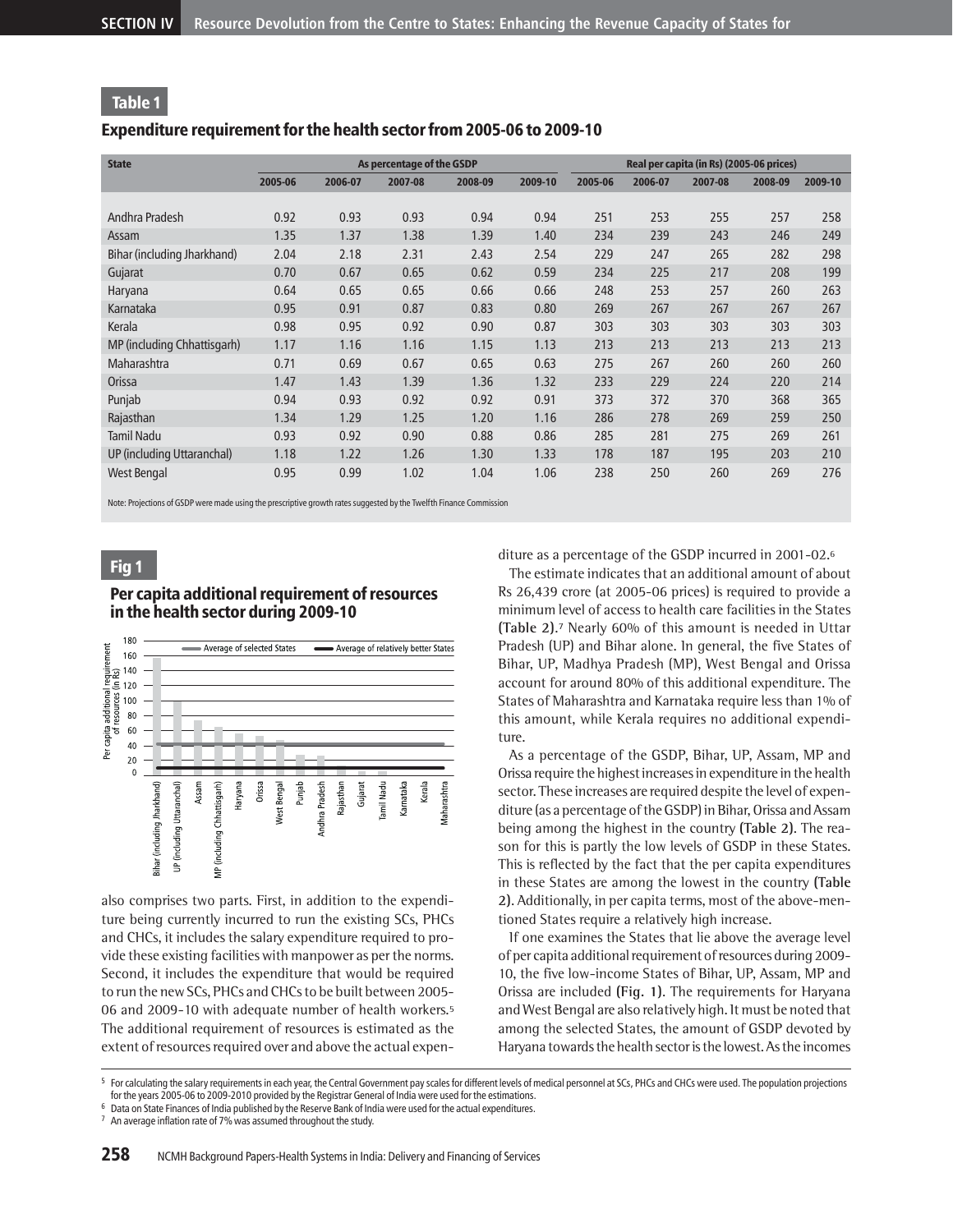### Additional requirement of resources for the health sector from 2005-06 to 2009-10

|                                |                |         |         |                           |         |         |                |                |                                          |              |              |              | <b>Additional</b>                 |
|--------------------------------|----------------|---------|---------|---------------------------|---------|---------|----------------|----------------|------------------------------------------|--------------|--------------|--------------|-----------------------------------|
|                                | <b>Current</b> |         |         | As percentage of the GSDP |         |         | <b>Current</b> |                | Real per capita (in Rs) (2005-06 prices) |              |              |              | resources required<br>$(2005-10)$ |
|                                | level          |         |         |                           |         |         | level          |                |                                          |              |              |              | (Rs in crore                      |
| <b>State</b>                   | $(2001 - 02)$  | 2005-06 | 2006-07 | 2007-08                   | 2008-09 | 2009-10 | $(2001-02)$    | 2005-06        | 2006-07                                  | 2007-08      | 2008-09      | 2009-10      | 2005-06) prices                   |
|                                |                |         |         |                           |         |         |                |                |                                          |              |              |              |                                   |
| Andhra Pradesh                 | 0.86           | 0.06    | 0.07    | 0.07                      | 0.08    | 0.08    | 232            | 19             | 21                                       | 23           | 25           | 26           | 944                               |
| Assam                          | 1.04           | 0.31    | 0.33    | 0.34                      | 0.35    | 0.36    | 176            | 59             | 63                                       | 67           | 70           | 73           | 976                               |
| Bihar (including<br>Jharkhand) | 1.27           | 0.77    | 0.91    | 1.04                      | 1.16    | 1.27    | 140            | 88             | 107                                      | 124          | 141          | 157          | 7,150                             |
| Gujarat                        | 0.58           | 0.12    | 0.09    | 0.07                      | 0.04    | 0.01    | 193            | 41             | 33                                       | 24           | 15           | 6            | 634                               |
| Haryana                        | 0.54           | 0.10    | 0.11    | 0.11                      | 0.12    | 0.12    | 207            | 41             | 46                                       | 50           | 53           | 56           | 554                               |
| Karnataka                      | 0.94           | 0.01    | 0.00    | 0.00                      | 0.00    | 0.00    | 267            | $\overline{2}$ | $\Omega$                                 | $\Omega$     | $\mathbf{0}$ | $\mathbf{0}$ | 10                                |
| Kerala                         | 1.01           | 0.00    | 0.00    | 0.00                      | 0.00    | 0.00    | 303            | $\mathbf{0}$   | $\overline{0}$                           | $\mathbf{0}$ | $\mathbf{0}$ | $\mathbf{0}$ | $\mathbf{0}$                      |
| MP (including<br>Chhattisgarh) | 0.80           | 0.37    | 0.36    | 0.36                      | 0.35    | 0.33    | 148            | 65             | 65                                       | 65           | 65           | 65           | 2,983                             |
| Maharashtra                    | 0.67           | 0.04    | 0.02    | 0.00                      | 0.00    | 0.00    | 260            | 15             | 8                                        | $\mathbf{0}$ | $\mathbf{0}$ | $\mathbf{0}$ | 223                               |
| Orissa                         | 1.02           | 0.45    | 0.41    | 0.37                      | 0.34    | 0.30    | 161            | 72             | 68                                       | 63           | 58           | 53           | 1,210                             |
| Punjab                         | 0.85           | 0.09    | 0.08    | 0.07                      | 0.07    | 0.06    | 338            | 35             | 33                                       | 32           | 30           | 27           | 405                               |
| Rajasthan                      | 1.10           | 0.24    | 0.19    | 0.15                      | 0.10    | 0.06    | 236            | 50             | 42                                       | 33           | 23           | 14           | 990                               |
| <b>Tamil Nadu</b>              | 0.84           | 0.09    | 0.08    | 0.06                      | 0.04    | 0.02    | 256            | 30             | 25                                       | 19           | 13           | 6            | 612                               |
| UP (including<br>Uttaranchal)  | 0.74           | 0.44    | 0.48    | 0.52                      | 0.56    | 0.59    | 111            | 66             | 75                                       | 84           | 91           | 99           | 8,463                             |
| <b>West Bengal</b>             | 0.92           | 0.03    | 0.07    | 0.10                      | 0.12    | 0.14    | 229            | 9              | 20                                       | 30           | 39           | 47           | 1,286                             |
| <b>Total</b>                   |                |         |         |                           |         |         |                |                |                                          |              |              |              | 26,439                            |

of West Bengal and Haryana are relatively high, as a percentage of the GSDP, their additional requirements are relatively low. In general, additional requirements both in terms of per capita as well as GSDP, indicate that Bihar, UP, Assam and MP occupy the top four positions. The health sector in these States therefore needs a special focus.

### **Safe Drinking Water and Sanitation**

According to the 2001 Census, only about 67% of households in the selected States have access to safe drinking water and in States such as Assam and Orissa, it is less than 50%. Similarly, less than 30% households have access to toilet facilities in Bihar, UP, Orissa, MP and Rajasthan. The percentage is as low as 15 in Orissa. We now highlight the resource requirements for providing all households in the States with access to safe drinking water and toilet facilities by 2010.8[s1] Table 3 provides the expenditure requirement for water supply and sanitation from 2005-06 to 2009-10.

The estimation of resource requirements for both water and sanitation has a capital and a revenue component. The capital component includes the cost of providing all households not having access to safe drinking water and toilet facilities with these facilities. This requirement of expenditure is spread over a five-year period between 2005-06 and 2009-10. It also includes the cost of providing the additional population in each year between 2005-06 and 2009-10 with these facilities. The revenue component includes the expenditure required for the increased coverage. In the case of safe drinking water, an additional 10% of the capital cost is included for maintenance of the water supply systems.

Estimates indicate that an additional amount of Rs 17,593 crore will be required for providing safe drinking water and toilet facilities to all households **(Table 4)**. Of these, four States-Kerala, Maharashtra, West Bengal and Orissa-account for more than 60% of the requirement. The high requirement of Kerala may be attributed to the low access to safe drinking water.<sup>9</sup> Only 20% of households in the State have access to safe drinking water. In contrast, Tamil Nadu, Gujarat, Haryana and Andhra Pradesh do not require any additional expenditure.

As a percentage of the GSDP, excluding Kerala, Assam and Orissa require the highest increase. Interestingly, Kerala and Karnataka spent the lowest amount of their GSDP on water

<sup>8</sup> It is assumed that 30% of the uncovered population will have access to piped water and the remaining 70% will have access to handpumps. The unit cost of providing piped water was taken to be approximately Rs 1200 per capita and that of handpumps Rs 140 per capita. A unit cost of Rs 1000 was taken for building a toilet per household.

<sup>9</sup> Partly, the high requirement in Kerala despite it being a high rainfall State is due to the definition of safe drinking water. A large proportion of the population in the State uses the well water, which is considered unsafe. Also, the requirement of the State is an overestimate as the unit cost of providing safe water in Kerala would be lower due to the existence of many sweet water bodies and river systems, and economies of scale due to high density of population.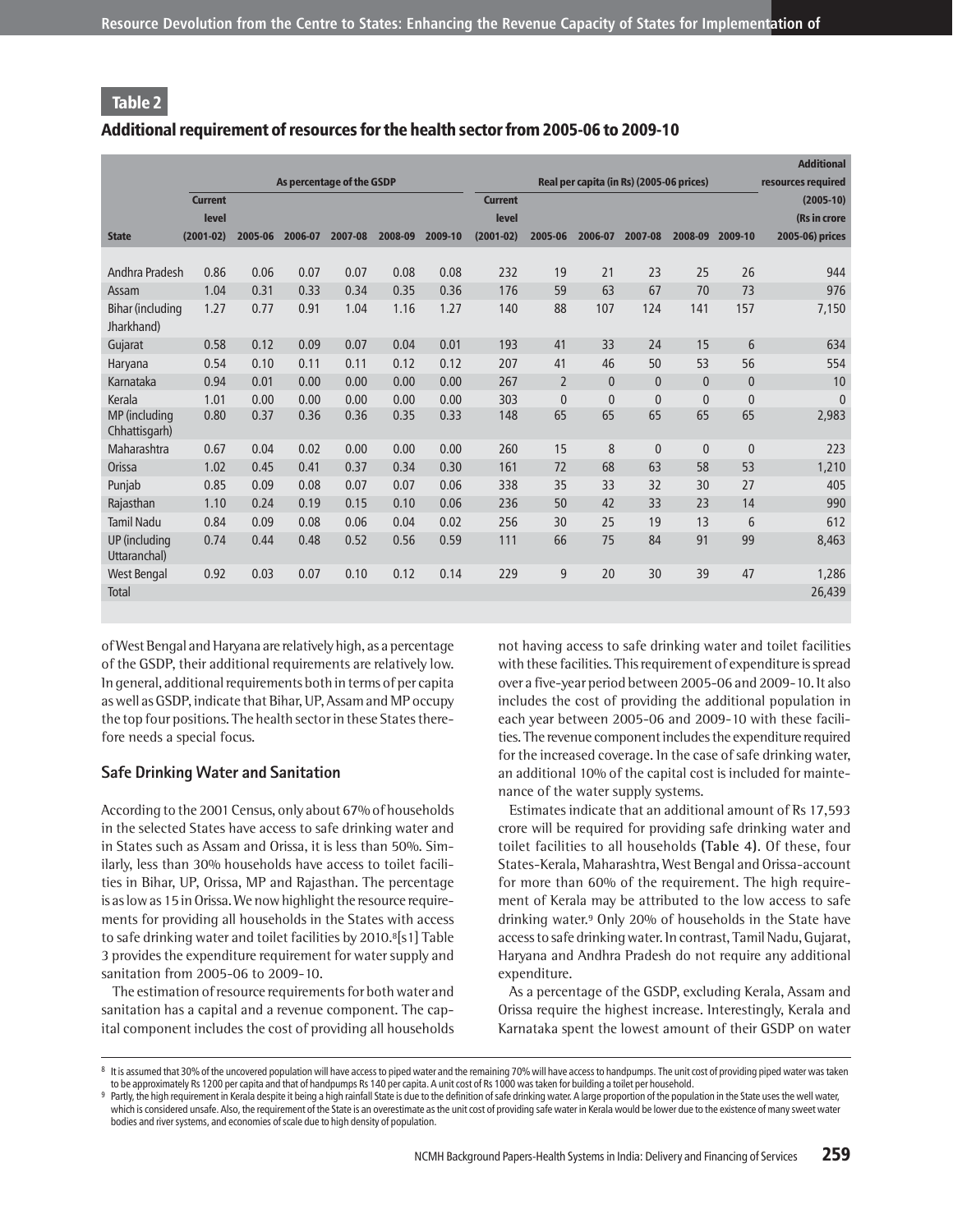# Expenditure requirement for water supply and sanitation from 2005-06 to 2009-10

| <b>State</b>                |         |         | As percentage of the GSDP |         |         | Real per capita (in Rs) (2005-06 prices) |         |         |         |         |  |
|-----------------------------|---------|---------|---------------------------|---------|---------|------------------------------------------|---------|---------|---------|---------|--|
|                             | 2005-06 | 2006-07 | 2007-08                   | 2008-09 | 2009-10 | 2005-06                                  | 2006-07 | 2007-08 | 2008-09 | 2009-10 |  |
|                             |         |         |                           |         |         |                                          |         |         |         |         |  |
| Andhra Pradesh              | 0.29    | 0.30    | 0.30                      | 0.30    | 0.30    | 81                                       | 81      | 81      | 81      | 81      |  |
| Assam                       | 0.82    | 0.88    | 0.93                      | 0.98    | 1.03    | 146                                      | 159     | 170     | 182     | 195     |  |
| Bihar (including Jharkhand) | 0.68    | 0.69    | 0.70                      | 0.71    | 0.72    | 76                                       | 77      | 78      | 80      | 81      |  |
| Gujarat                     | 0.21    | 0.21    | 0.21                      | 0.20    | 0.20    | 88                                       | 88      | 88      | 88      | 88      |  |
| Haryana                     | 0.56    | 0.58    | 0.59                      | 0.61    | 0.62    | 278                                      | 278     | 278     | 278     | 278     |  |
| Karnataka                   | 0.43    | 0.44    | 0.44                      | 0.44    | 0.44    | 126                                      | 131     | 92      | 92      | 92      |  |
| Kerala                      | 0.54    | 0.65    | 0.74                      | 0.83    | 0.91    | 176                                      | 218     | 255     | 294     | 332     |  |
| MP (including Chhattisgarh) | 0.72    | 0.73    | 0.73                      | 0.73    | 0.73    | 131                                      | 134     | 135     | 136     | 137     |  |
| Maharashtra                 | 0.30    | 0.30    | 0.30                      | 0.30    | 0.31    | 118                                      | 120     | 122     | 123     | 130     |  |
| Orissa                      | 1.13    | 1.22    | 1.29                      | 1.36    | 1.41    | 180                                      | 197     | 212     | 228     | 241     |  |
| Punjab                      | 0.29    | 0.29    | 0.28                      | 0.28    | 0.27    | 117                                      | 118     | 114     | 114     | 110     |  |
| Rajasthan                   | 1.18    | 1.25    | 1.30                      | 1.35    | 1.39    | 275                                      | 275     | 280     | 291     | 302     |  |
| <b>Tamil Nadu</b>           | 0.26    | 0.26    | 0.25                      | 0.25    | 0.24    | 143                                      | 143     | 143     | 143     | 143     |  |
| UP (including Uttaranchal)  | 0.49    | 0.48    | 0.47                      | 0.47    | 0.46    | 75                                       | 74      | 73      | 73      | 72      |  |
| <b>West Bengal</b>          | 0.43    | 0.44    | 0.45                      | 0.45    | 0.46    | 112                                      | 117     | 123     | 125     | 131     |  |

Note: Projections of GSDP were made using the prescriptive growth rates suggested by the Twelfth Finance Commission

# Table 4

# Additional requirement of resources for water supply and sanitation from 2005-06 to 2009-10

|                                |                |              |              |                           |              |              |                |              |                                          |              |              |              | <b>Additional</b>  |
|--------------------------------|----------------|--------------|--------------|---------------------------|--------------|--------------|----------------|--------------|------------------------------------------|--------------|--------------|--------------|--------------------|
|                                |                |              |              | As percentage of the GSDP |              |              |                |              | Real per capita (in Rs) (2005-06 prices) |              |              |              | resources required |
|                                | <b>Current</b> |              |              |                           |              |              | <b>Current</b> |              |                                          |              |              |              | $(2005-10)$        |
|                                | level          |              |              |                           |              |              | level          |              |                                          |              |              |              | (Rs in crore       |
| <b>State</b>                   | $(2001 - 02)$  | 2005-06      | 2006-07      | 2007-08                   | 2008-09      | 2009-10      | $(2001 - 02)$  | 2005-06      | 2006-07                                  | 2007-08      | 2008-09      | 2009-10      | 2005-06) prices    |
|                                |                |              |              |                           |              |              |                |              |                                          |              |              |              |                    |
| Andhra Pradesh                 | 0.30           | $\mathbf{0}$ | $\mathbf{0}$ | $\mathbf{0}$              | $\mathbf{0}$ | $\mathbf{0}$ | 81             | $\mathbf{0}$ | $\mathbf{0}$                             | $\mathbf{0}$ | $\mathbf{0}$ | $\mathbf{0}$ | $\mathbf{0}$       |
| Assam                          | 0.46           | 0.36         | 0.42         | 0.47                      | 0.52         | 0.57         | 79             | 67           | 80                                       | 92           | 104          | 116          | 1,349              |
| Bihar (including<br>Jharkhand) | 0.57           | 0.11         | 0.12         | 0.13                      | 0.14         | 0.15         | 63             | 13           | 14                                       | 15           | 17           | 19           | 897                |
| Gujarat                        | 0.26           | $\mathbf{0}$ | $\mathbf{0}$ | $\mathbf{0}$              | $\mathbf{0}$ | $\mathbf{0}$ | 88             | $\mathbf{0}$ | $\mathbf{0}$                             | $\mathbf{0}$ | $\mathbf{0}$ | $\mathbf{0}$ | $\mathbf{0}$       |
| Haryana                        | 0.73           | $\mathbf{0}$ | $\mathbf{0}$ | $\mathbf{0}$              | $\mathbf{0}$ | $\mathbf{0}$ | 278            | $\mathbf{0}$ | $\mathbf{0}$                             | $\mathbf{0}$ | $\mathbf{0}$ | $\mathbf{0}$ | $\mathbf{0}$       |
| Karnataka                      | 0.32           | 0.11         | 0.12         | 0.12                      | 0.12         | 0.12         | 92             | 34           | 39                                       | $\mathbf{0}$ | $\mathbf{0}$ | $\mathbf{0}$ | 415                |
| Kerala                         | 0.18           | 0.36         | 0.47         | 0.56                      | 0.65         | 0.73         | 52             | 123          | 165                                      | 202          | 242          | 279          | 3,532              |
| MP (including<br>Chhattisgarh) | 0.51           | 0.21         | 0.22         | 0.22                      | 0.22         | 0.22         | 94             | 37           | 39                                       | 40           | 41           | 43           | 1,842              |
| Maharashtra                    | 0.19           | 0.11         | 0.11         | 0.11                      | 0.11         | 0.12         | 73             | 45           | 47                                       | 48           | 50           | 57           | 2,455              |
| Orissa                         | 0.57           | 0.56         | 0.65         | 0.72                      | 0.79         | 0.84         | 90             | 89           | 107                                      | 122          | 137          | 150          | 2,336              |
| Punjab                         | 0.25           | 0.04         | 0.04         | 0.03                      | 0.03         | 0.02         | 101            | 16           | 17                                       | 13           | 13           | 9            | 175                |
| Rajasthan                      | 1.28           | $\mathbf{0}$ | $\mathbf{0}$ | 0.02                      | 0.07         | 0.11         | 275            | $\mathbf{0}$ | $\mathbf{0}$                             | 4            | 16           | 26           | 300                |
| <b>Tamil Nadu</b>              | 0.47           | $\mathbf{0}$ | $\mathbf{0}$ | $\mathbf{0}$              | $\mathbf{0}$ | $\mathbf{0}$ | 143            | $\mathbf{0}$ | $\mathbf 0$                              | $\mathbf{0}$ | $\mathbf{0}$ | $\mathbf{0}$ | $\mathbf{0}$       |
| UP (including<br>Uttaranchal)  | 0.36           | 0.13         | 0.12         | 0.11                      | 0.11         | 0.1          | 55             | 20           | 19                                       | 18           | 18           | 17           | 1,834              |
| <b>West Bengal</b>             | 0.27           | 0.16         | 0.17         | 0.18                      | 0.18         | 0.19         | 66             | 47           | 52                                       | 57           | 59           | 65           | 2,459              |
| <b>Total</b>                   |                |              |              |                           |              |              |                |              |                                          |              |              |              | 17,593             |
|                                |                |              |              |                           |              |              |                |              |                                          |              |              |              |                    |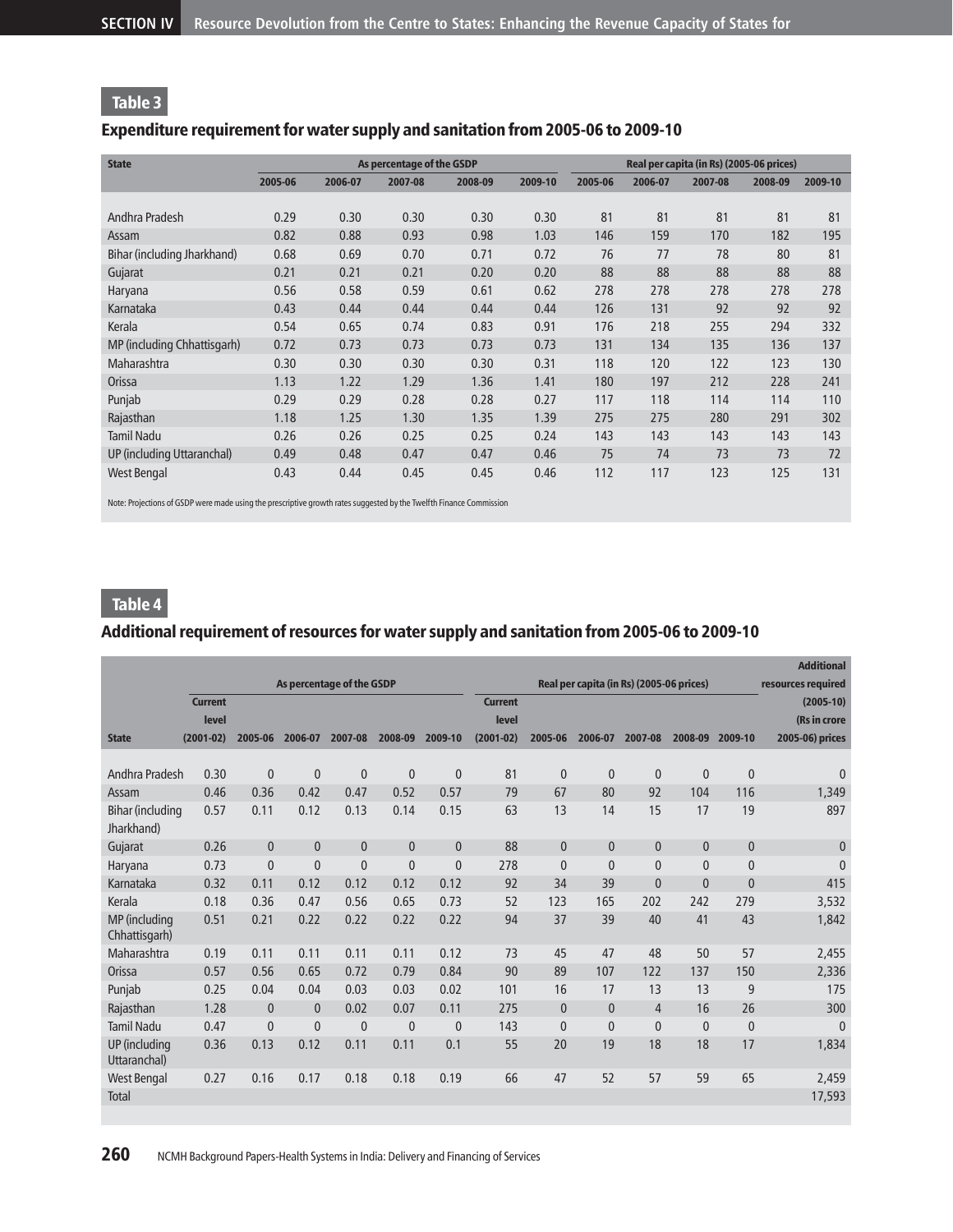#### Fig 2

#### Additional requirement for water supply and sanitation, 2009-10 (per capita)



supply and sanitation in 2001-02 among the selected States. Given the low level of spending in Kerala and the low access to safe drinking water, marked increases in expenditure, both as a percentage of the GSDP and per capita are required in the State. While Karnataka also requires a substantial increase in per capita terms, given its income level, the required increase as a percentage of the GSDP is relatively moderate. Apart from these States, West Bengal requires a marked increase both in per capita terms as well as a percentage of the GSDP (Table 4). The two low-income States of Assam and Orissa require special policy focus.

### **Nutrition**

One of the primary causes of infant and child mortality in India is maternal and child malnutrition. Keeping this in view, policy stance in recent times have focused on providing nutritional supplements to pregnant and lactating mothers and undernourished children. However, the coverage of the provision of nutritional supplements has not yet been universal. We now estimate the resource requirements for making this universal. Specifically, we estimate the requirement of resources for providing nutritional supplements to all malnourished children in the age group of 6-71 months, and all pregnant and lactating mothers below the poverty line. The unit cost of providing nutritional supplements to children in the age group of 6-71 months under the ICDS scheme is Rs 3.10 per child per day. Similarly, the unit cost of providing nutritional supplements to severely malnourished children is Rs 3.81 per child per day and to pregnant and lactating mothers Rs 3.41 per beneficiary per day. These unit costs are used to estimate the expenditure requirements. It may be noted that the above-mentioned unit cost for providing nutritional supplements is abysmally low. However, as these norms have been specified by the Government of India, they have been used to estimate the expenditure requirements. **Table 5** provides the expenditure requirements for providing nutritional supplements from 2005-06 to 2009-10.

A total of Rs 56,383 crore is additionally required for pro-

Fig 3

#### Additional resource requirement for providing nutritional supplements, 2009-10



viding nutritional supplements to all malnourished children between the age of 6 and 71 months, and pregnant and lactating mothers below the poverty line **(Table 6)**. Of this, more than 50% is required in Bihar and UP alone. Uttar Pradesh alone calls for more than 30% of this required expenditure. Madhya Pradesh, West Bengal and Rajasthan along with UP and Bihar account for almost 80% of the requirement. In contrast, Tamil Nadu and Andhra Pradesh spend a substantial amount of their GSDP on nutrition and therefore do not need any additional expenditure.

As a percentage of the GSDP, Bihar, UP, MP, Orissa and Rajasthan occupy the top five positions in terms of requirement. Andhra Pradesh and Tamil Nadu have the highest expenditure both as a percentage of the GSDP and in per capita terms, and therefore do not require any increase in expenditure. Kerala, Maharashtra, Punjab and Haryana require an increase of less than 0.2% of their GSDP. In terms of per capita, Bihar, UP, Orissa, MP and Rajasthan require substantial increase (Table 6). Thus, Bihar, UP, Orissa, MP and Rajasthan call for a special policy focus.

#### **Primary Schooling**

We now estimate the expenditure requirement for providing primary schooling to all children in the age group of 5-14 years in selected States. It is important to note that universalizing primary education is not only important for achieving health outcomes, but also has various other positive externalities. In fact, bringing all children to school is an MDG as well as a Tenth Plan goal by itself. The expenditure required for universalizing primary education therefore should not be seen as a requirement for achieving health outcomes alone.

The capital cost for universalizing elementary education was estimated based on the report of the Expert Group on Financial Requirements for Making Elementary Education a Fundamental Right (GOI 1999). The estimates provided in the above study were modified for the number of schools built between 1993 and 2002 (based on the Sixth and Seventh School Education Survey). The revenue expenditure require-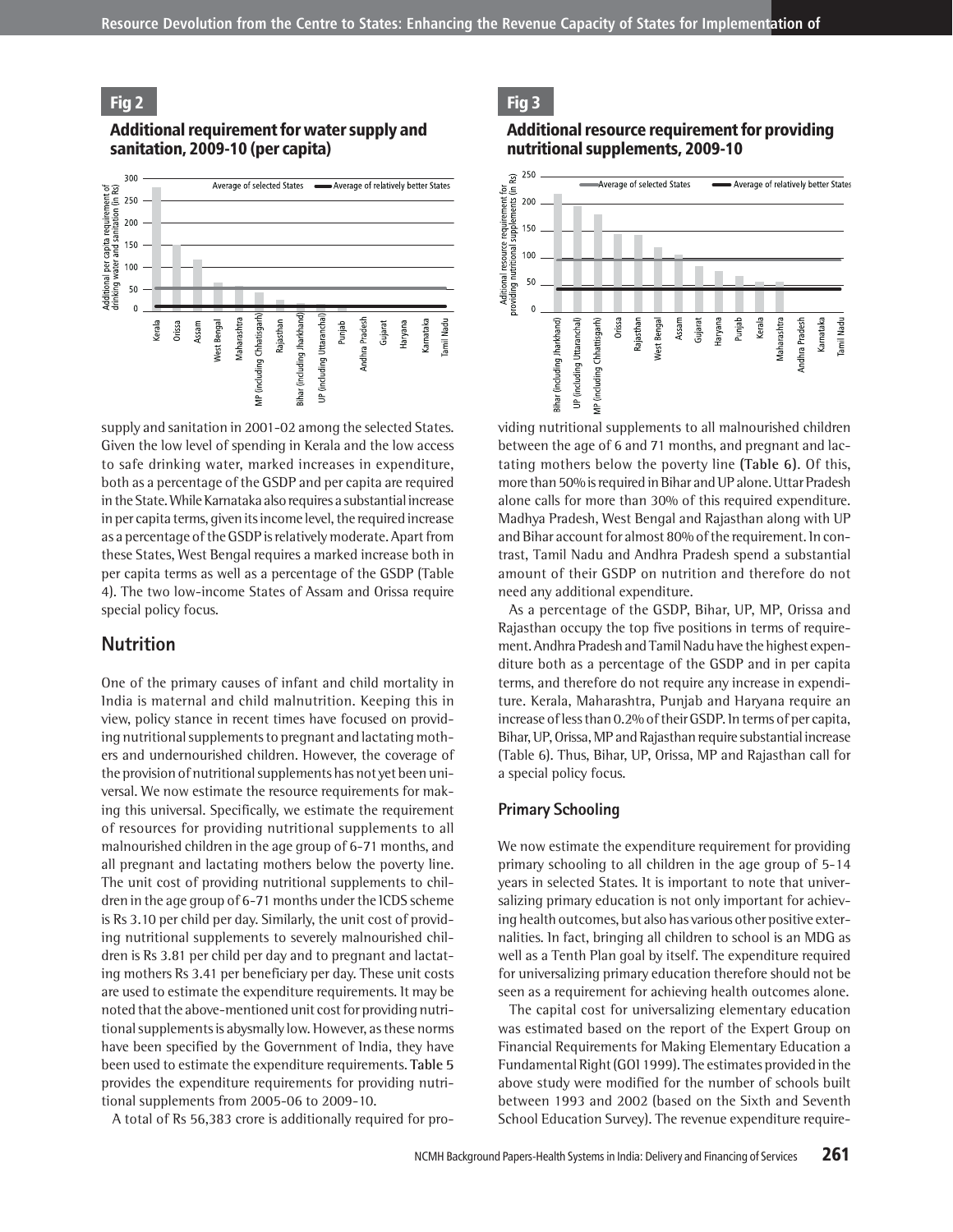### Expenditure requirement for providing nutritional supplements from 2005-06 to 2009-10

| <b>State</b>                |         |         | As percentage of the GSDP |         |         | Real per capita (in Rs) (2005-06 prices) |         |         |         |         |  |
|-----------------------------|---------|---------|---------------------------|---------|---------|------------------------------------------|---------|---------|---------|---------|--|
|                             | 2005-06 | 2006-07 | 2007-08                   | 2008-09 | 2009-10 | 2005-06                                  | 2006-07 | 2007-08 | 2008-09 | 2009-10 |  |
|                             |         |         |                           |         |         |                                          |         |         |         |         |  |
| Andhra Pradesh              | 0.23    | 0.24    | 0.25                      | 0.29    | 0.27    | 94                                       | 94      | 94      | 94      | 94      |  |
| Assam                       | 0.53    | 0.55    | 0.58                      | 0.66    | 0.63    | 96                                       | 102     | 110     | 128     | 124     |  |
| Bihar (including Jharkhand) | 1.49    | 1.56    | 1.64                      | 1.88    | 1.81    | 172                                      | 183     | 196     | 229     | 225     |  |
| Gujarat                     | 0.28    | 0.28    | 0.29                      | 0.33    | 0.31    | 95                                       | 98      | 104     | 122     | 118     |  |
| Haryana                     | 0.18    | 0.19    | 0.19                      | 0.22    | 0.21    | 74                                       | 80      | 82      | 97      | 95      |  |
| Karnataka                   | 0.28    | 0.29    | 0.30                      | 0.33    | 0.31    | 85                                       | 91      | 26      | 26      | 26      |  |
| Kerala                      | 0.13    | 0.14    | 0.14                      | 0.16    | 0.15    | 45                                       | 50      | 52      | 60      | 58      |  |
| MP (including Chhattisgarh) | 0.87    | 0.91    | 0.95                      | 1.08    | 1.03    | 152                                      | 163     | 174     | 203     | 198     |  |
| Maharashtra                 | 0.25    | 0.26    | 0.27                      | 0.30    | 0.28    | 100                                      | 105     | 111     | 127     | 120     |  |
| Orissa                      | 0.79    | 0.82    | 0.85                      | 0.96    | 0.92    | 126                                      | 134     | 142     | 165     | 162     |  |
| Punjab                      | 0.13    | 0.13    | 0.14                      | 0.15    | 0.15    | 53                                       | 54      | 60      | 66      | 67      |  |
| Rajasthan                   | 0.64    | 0.67    | 0.69                      | 0.78    | 0.74    | 134                                      | 144     | 152     | 177     | 173     |  |
| <b>Tamil Nadu</b>           | 0.20    | 0.20    | 0.21                      | 0.23    | 0.22    | 97                                       | 97      | 97      | 97      | 97      |  |
| UP (including Uttaranchal)  | 0.98    | 1.03    | 1.07                      | 1.23    | 1.17    | 149                                      | 160     | 170     | 200     | 195     |  |
| West Bengal                 | 0.35    | 0.36    | 0.37                      | 0.41    | 0.39    | 101                                      | 107     | 114     | 132     | 130     |  |

Note: Projections of GSDP were made using the prescriptive growth rates suggested by the Twelfth Finance Commission

# Fig 4

### Additional resource requirement for primary schooling, 2009-10

Note: Resource requirements for Gujarat are high due to data problems



ment was calculated based on an estimate of an average expenditure per child in primary school provided by the National Commission on Macroeconomics and Health (NCMH). As earlier, requirement of capital expenditure is distributed over a five-year period between 2005-06 and 2009-10 **(Table 7)**.

An additional amount of Rs 106,008 crore is required to provide all children with primary schooling **(Table 8)**. Of these, the States of Bihar, UP and Gujarat account for the largest share. The high requirement of Gujarat may be attributed to

# Fig 5

## Additional resource requirement for construction of roads, 2009-10



the fall in the number of primary schools in the State between 1993 and 2002 (Sixth and Seventh All India School Education Survey).<sup>10</sup> Apart from these States, MP and West Bengal call for a substantial increase in expenditure. The five States of Bihar, UP, Gujarat, MP and West Bengal account for more than 90% of the requirement. On the other hand, Tamil Nadu, Karnataka, Kerala and Maharashtra do not require any additional expenditure **(Fig. 4)**. However, even in these States, all children are not in school and therefore one might need to identify the possible reasons for why these children have

<sup>&</sup>lt;sup>10</sup> This is likely to be due to data problems.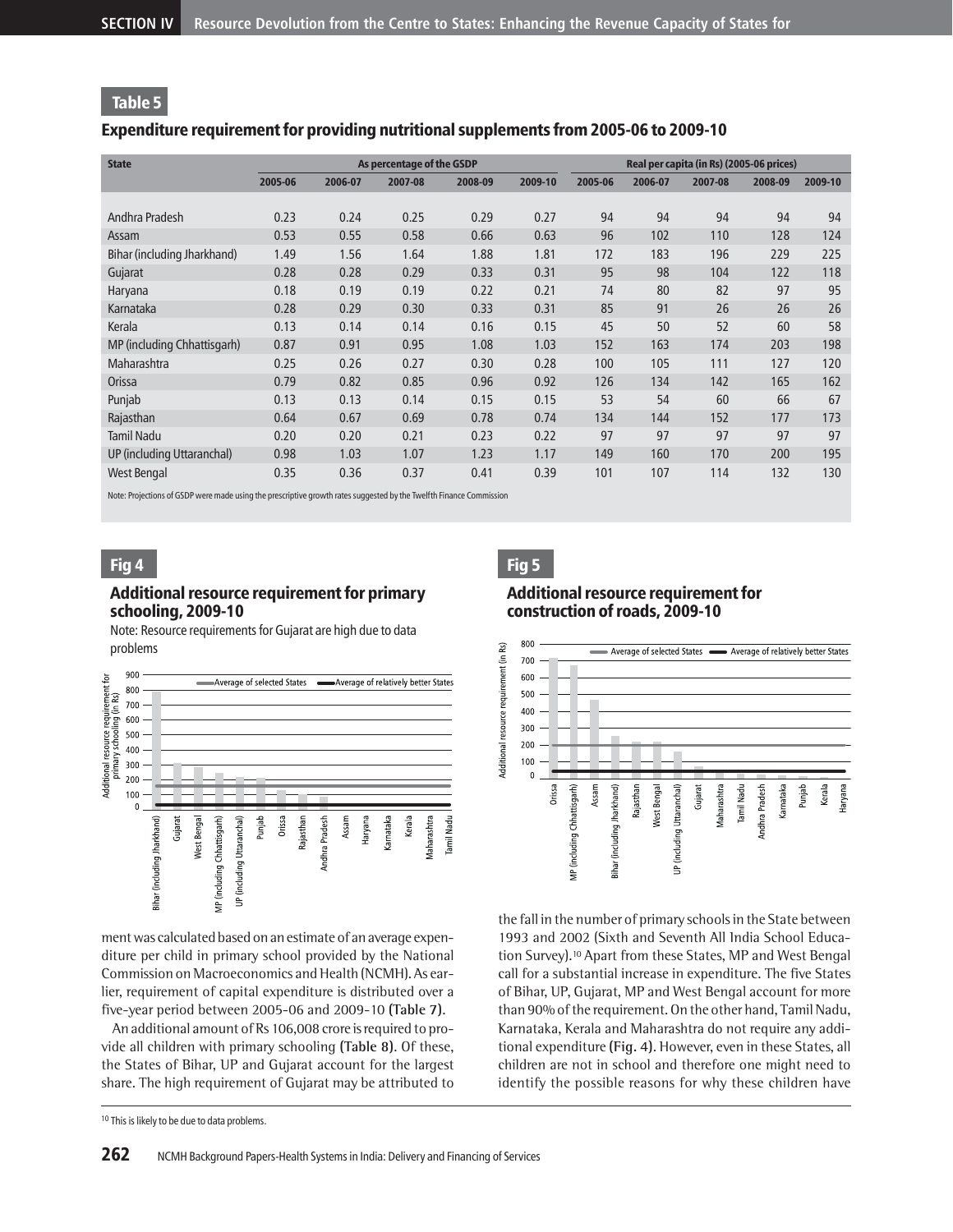# Additional requirement of resources for providing nutritional supplements from 2005-06 to 2009-10

|                                |                |              |              |                           |              |              |                |              |                                          |              |              |              | <b>Additional</b>  |
|--------------------------------|----------------|--------------|--------------|---------------------------|--------------|--------------|----------------|--------------|------------------------------------------|--------------|--------------|--------------|--------------------|
|                                |                |              |              | As percentage of the GSDP |              |              |                |              | Real per capita (in Rs) (2005-06 prices) |              |              |              | resources required |
|                                | <b>Current</b> |              |              |                           |              |              | <b>Current</b> |              |                                          |              |              |              | $(2005-10)$        |
|                                | level          |              |              |                           |              |              | level          |              |                                          |              |              |              | (Rs in crore       |
| <b>State</b>                   | $(2001 - 02)$  | 2005-06      | 2006-07      | 2007-08                   | 2008-09      | 2009-10      | $(2001-02)$    | 2005-06      | 2006-07                                  | 2007-08      | 2008-09      | 2009-10      | 2005-06) prices    |
|                                |                |              |              |                           |              |              |                |              |                                          |              |              |              |                    |
| Andhra Pradesh                 | 0.35           | $\mathbf{0}$ | $\mathbf{0}$ | $\mathbf{0}$              | $\mathbf{0}$ | $\mathbf{0}$ | 94             | $\mathbf{0}$ | $\mathbf{0}$                             | $\mathbf{0}$ | $\mathbf{0}$ | $\mathbf{0}$ | $\mathbf{0}$       |
| Assam                          | 0.11           | 0.42         | 0.44         | 0.47                      | 0.55         | 0.52         | 18             | 78           | 84                                       | 92           | 110          | 106          | 1,379              |
| Bihar (including<br>Jharkhand) | 0.05           | 1.44         | 1.51         | 1.59                      | 1.83         | 1.76         | $\overline{7}$ | 165          | 176                                      | 189          | 222          | 218          | 11,204             |
| Gujarat                        | 0.10           | 0.18         | 0.18         | 0.19                      | 0.23         | 0.21         | 34             | 61           | 64                                       | 70           | 88           | 84           | 1,979              |
| Haryana                        | 0.05           | 0.13         | 0.14         | 0.14                      | 0.17         | 0.16         | 20             | 54           | 60                                       | 62           | 77           | 75           | 736                |
| Karnataka                      | 0.09           | 0.19         | 0.2          | 0.21                      | 0.24         | 0.22         | 26             | 59           | 65                                       | $\mathbf{0}$ | $\mathbf{0}$ | $\mathbf{0}$ | 703                |
| Kerala                         | 0.00           | 0.13         | 0.14         | 0.14                      | 0.16         | 0.15         | $\mathbf{1}$   | 44           | 49                                       | 51           | 59           | 57           | 910                |
| MP (including<br>Chhattisgarh) | 0.10           | 0.77         | 0.81         | 0.85                      | 0.98         | 0.93         | 18             | 134          | 145                                      | 156          | 185          | 180          | 7,365              |
| Maharashtra                    | 0.16           | 0.09         | 0.1          | 0.11                      | 0.14         | 0.12         | 63             | 37           | 42                                       | 48           | 64           | 57           | 2,471              |
| Orissa                         | 0.11           | 0.68         | 0.71         | 0.74                      | 0.85         | 0.81         | 17             | 109          | 117                                      | 125          | 148          | 145          | 2,478              |
| Punjab                         | 0.00           | 0.13         | 0.13         | 0.14                      | 0.15         | 0.15         | $\mathbf{0}$   | 53           | 54                                       | 60           | 66           | 67           | 775                |
| Rajasthan                      | 0.15           | 0.49         | 0.52         | 0.54                      | 0.63         | 0.59         | 31             | 103          | 113                                      | 121          | 146          | 142          | 3,876              |
| <b>Tamil Nadu</b>              | 0.32           | $\mathbf{0}$ | $\mathbf{0}$ | $\mathbf{0}$              | $\mathbf{0}$ | $\mathbf{0}$ | 97             | $\mathbf{0}$ | $\mathbf{0}$                             | $\mathbf{0}$ | $\mathbf{0}$ | $\mathbf{0}$ | $\Omega$           |
| UP (including<br>Uttaranchal)  | 0.00           | 0.98         | 1.03         | 1.07                      | 1.23         | 1.17         | $\mathbf{0}$   | 149          | 160                                      | 170          | 200          | 195          | 17,814             |
| <b>West Bengal</b>             | 0.04           | 0.31         | 0.32         | 0.33                      | 0.37         | 0.35         | 10             | 91           | 97                                       | 104          | 122          | 120          | 4,693              |
| <b>Total</b>                   |                |              |              |                           |              |              |                |              |                                          |              |              |              | 56,383             |

# Table 7

# Expenditure requirements for providing primary schooling to all children from 2005-06 to 2009-10

| <b>State</b>                |         |         | As percentage of the GSDP |         |         |         |         | Real per capita (in Rs) (2005-06 prices) |         |         |
|-----------------------------|---------|---------|---------------------------|---------|---------|---------|---------|------------------------------------------|---------|---------|
|                             | 2005-06 | 2006-07 | 2007-08                   | 2008-09 | 2009-10 | 2005-06 | 2006-07 | 2007-08                                  | 2008-09 | 2009-10 |
|                             |         |         |                           |         |         |         |         |                                          |         |         |
| Andhra Pradesh              | 1.49    | 1.45    | 1.41                      | 1.37    | 1.34    | 416     | 406     | 397                                      | 386     | 379     |
| Assam                       | 3.14    | 3.07    | 3.00                      | 2.92    | 2.85    | 531     | 527     | 527                                      | 527     | 527     |
| Bihar (including Jharkhand) | 5.60    | 5.48    | 5.36                      | 5.25    | 5.14    | 632     | 624     | 616                                      | 609     | 602     |
| Gujarat                     | 4.12    | 3.93    | 3.74                      | 3.56    | 3.39    | 1386    | 1356    | 1322                                     | 1288    | 1254    |
| Haryana                     | 1.17    | 1.13    | 1.10                      | 1.07    | 1.03    | 450     | 433     | 429                                      | 429     | 429     |
| Karnataka                   | 1.51    | 1.45    | 1.39                      | 1.33    | 1.28    | 439     | 439     | 439                                      | 439     | 439     |
| Kerala                      | 1.06    | 1.03    | 1.00                      | 0.97    | 0.94    | 419     | 419     | 419                                      | 419     | 419     |
| MP (including Chhattisgarh) | 3.15    | 3.07    | 2.98                      | 2.90    | 2.82    | 567     | 560     | 550                                      | 542     | 533     |
| Maharashtra                 | 1.26    | 1.21    | 1.17                      | 1.13    | 1.08    | 707     | 707     | 707                                      | 707     | 707     |
| Orissa                      | 3.37    | 3.27    | 3.18                      | 3.09    | 2.99    | 537     | 526     | 515                                      | 504     | 491     |
| Punjab                      | 1.23    | 1.20    | 1.17                      | 1.14    | 1.10    | 494     | 488     | 481                                      | 474     | 462     |
| Rajasthan                   | 2.94    | 2.83    | 2.73                      | 2.63    | 2.53    | 628     | 610     | 593                                      | 575     | 555     |
| <b>Tamil Nadu</b>           | 1.14    | 1.09    | 1.04                      | 0.99    | 0.95    | 392     | 392     | 392                                      | 392     | 392     |
| UP (including Uttaranchal)  | 3.61    | 3.52    | 3.44                      | 3.36    | 3.29    | 546     | 538     | 531                                      | 523     | 516     |
| <b>West Bengal</b>          | 2.19    | 2.10    | 2.01                      | 1.92    | 1.84    | 595     | 581     | 566                                      | 550     | 535     |

Note: Projections of GSDP were made using the prescriptive growth rates suggested by the Twelfth Finance Commission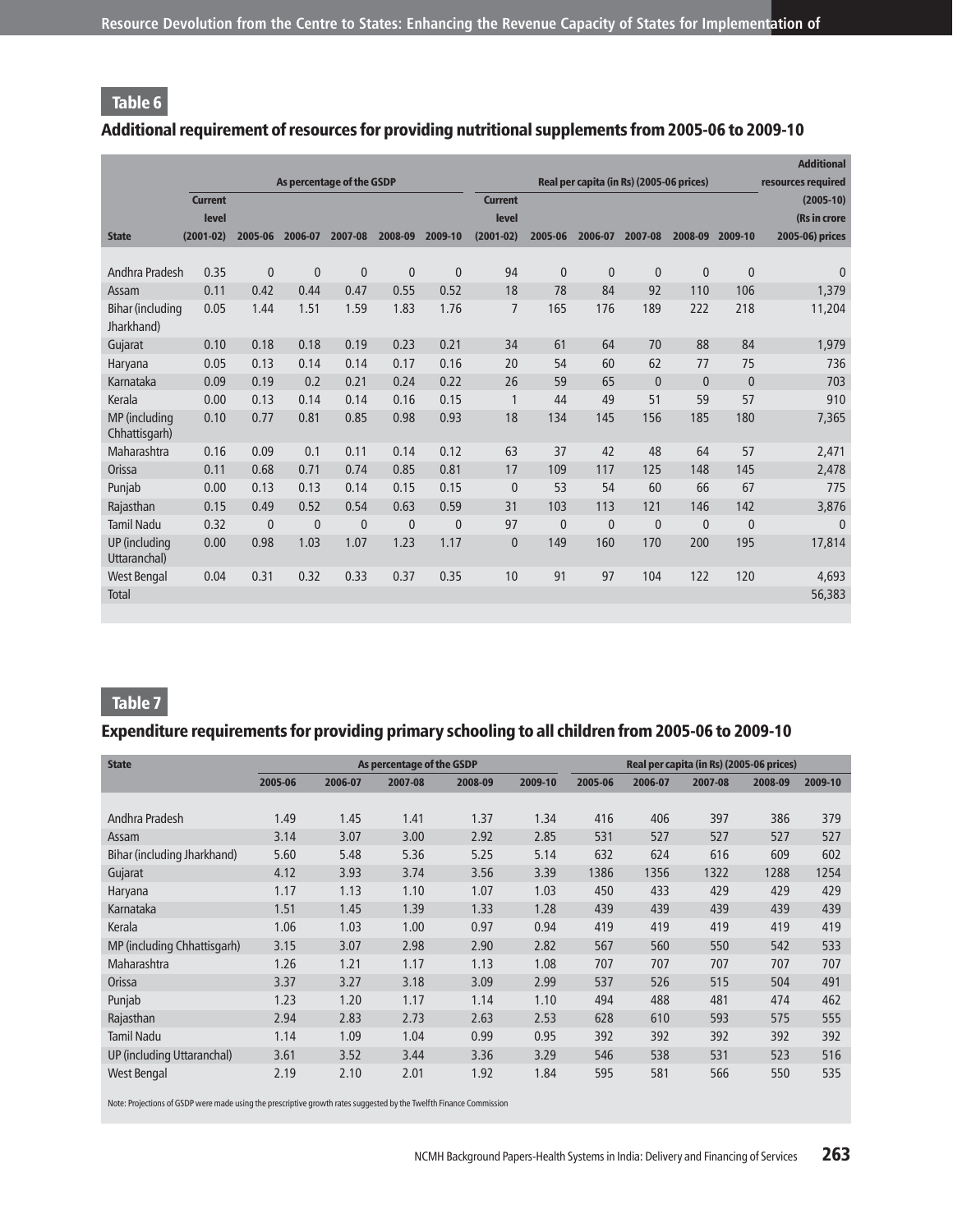# Additional requirement for providing primary schooling from 2005-06 to 2009-10

|                                |                |              |              |                           |              |                |                |                |                                     |              |              |              | <b>Additional</b>  |
|--------------------------------|----------------|--------------|--------------|---------------------------|--------------|----------------|----------------|----------------|-------------------------------------|--------------|--------------|--------------|--------------------|
|                                |                |              |              | As percentage of the GSDP |              |                |                |                | Per capita (in Rs) (2005-06 prices) |              |              |              | resources required |
|                                | <b>Current</b> |              |              |                           |              |                | <b>Current</b> |                |                                     |              |              |              | $(2005-10)$        |
|                                | level          |              |              |                           |              |                | level          |                |                                     |              |              |              | (Rs in crore       |
| <b>State</b>                   | $(2001 - 02)$  | 2005-06      | 2006-07      | 2007-08                   | 2008-09      | 2009-10        | $(2001-02)$    | 2005-06        | 2006-07                             | 2007-08      | 2008-09      | 2009-10      | 2005-06) prices    |
|                                |                |              |              |                           |              |                |                |                |                                     |              |              |              |                    |
| Andhra Pradesh                 | 1.08           | 0.41         | 0.37         | 0.33                      | 0.29         | 0.26           | 291            | 124            | 115                                 | 105          | 95           | 88           | 4,338              |
| Assam                          | 3.12           | 0.02         | $\mathbf{0}$ | $\mathbf{0}$              | $\mathbf{0}$ | $\mathbf{0}$   | 527            | $\overline{4}$ | $\mathbf{0}$                        | $\mathbf{0}$ | $\mathbf{0}$ | $\mathbf{0}$ | 11                 |
| Bihar (including<br>Jharkhand) | 2.62           | 2.98         | 2.86         | 2.74                      | 2.63         | 2.52           | 290            | 342            | 334                                 | 326          | 319          | 312          | 18,782             |
| Gujarat                        | 1.41           | 2.71         | 2.52         | 2.33                      | 2.15         | 1.98           | 466            | 920            | 890                                 | 856          | 822          | 788          | 23,037             |
| Haryana                        | 1.12           | 0.05         | 0.01         | $\mathbf{0}$              | $\mathbf{0}$ | $\mathbf{0}$   | 429            | 21             | $\overline{4}$                      | $\mathbf{0}$ | $\mathbf{0}$ | 0            | 54                 |
| Karnataka                      | 1.54           | $\mathbf{0}$ | $\mathbf{0}$ | $\mathbf{0}$              | $\mathbf{0}$ | $\mathbf{0}$   | 439            | $\mathbf{0}$   | $\mathbf{0}$                        | $\mathbf{0}$ | $\mathbf{0}$ | $\mathbf{0}$ | $\mathbf 0$        |
| Kerala                         | 1.40           | $\mathbf{0}$ | $\mathbf{0}$ | $\overline{0}$            | $\mathbf{0}$ | $\overline{0}$ | 419            | $\mathbf{0}$   | $\mathbf{0}$                        | $\mathbf{0}$ | $\mathbf{0}$ | $\mathbf{0}$ | $\mathbf{0}$       |
| MP (including<br>Chhattisgarh) | 1.56           | 1.59         | 1.51         | 1.42                      | 1.34         | 1.26           | 289            | 277            | 270                                 | 261          | 253          | 244          | 11,963             |
| Maharashtra                    | 1.82           | $\mathbf{0}$ | $\mathbf{0}$ | $\mathbf{0}$              | $\mathbf{0}$ | $\mathbf{0}$   | 707            | $\mathbf{0}$   | $\mathbf{0}$                        | $\mathbf{0}$ | $\mathbf{0}$ | $\mathbf{0}$ | $\mathbf{0}$       |
| Orissa                         | 2.25           | 1.12         | 1.02         | 0.93                      | 0.84         | 0.74           | 358            | 179            | 167                                 | 157          | 146          | 132          | 3,006              |
| Punjab                         | 0.63           | 0.6          | 0.57         | 0.54                      | 0.51         | 0.47           | 251            | 243            | 237                                 | 230          | 223          | 211          | 2,956              |
| Rajasthan                      | 2.10           | 0.84         | 0.73         | 0.63                      | 0.53         | 0.43           | 452            | 176            | 158                                 | 141          | 123          | 103          | 4,321              |
| <b>Tamil Nadu</b>              | 1.29           | $\mathbf{0}$ | $\mathbf{0}$ | $\mathbf{0}$              | $\mathbf{0}$ | $\mathbf{0}$   | 392            | $\mathbf{0}$   | $\mathbf 0$                         | $\mathbf{0}$ | $\mathbf{0}$ | $\mathbf{0}$ | $\Omega$           |
| UP (including<br>Uttaranchal)  | 1.97           | 1.64         | 1.55         | 1.47                      | 1.39         | 1.32           | 296            | 249            | 241                                 | 234          | 226          | 220          | 23,728             |
| <b>West Bengal</b>             | 1.01           | 1.18         | 1.09         | 1                         | 0.91         | 0.83           | 250            | 345            | 332                                 | 316          | 300          | 285          | 13,811             |
| <b>Total</b>                   |                |              |              |                           |              |                |                |                |                                     |              |              |              | 106,008            |

# Table 9

# Additional requirement for connecting all habitations by road from 2005-06 to 2009-10

| <b>State</b>                |         |         | As a percentage of the GSDP |         |         |              | Real per capita (in Rs) (2005-06 prices |                | <b>Additional</b> |              |                                                                |
|-----------------------------|---------|---------|-----------------------------|---------|---------|--------------|-----------------------------------------|----------------|-------------------|--------------|----------------------------------------------------------------|
|                             | 2005-06 | 2006-07 | 2007-08                     | 2008-09 | 2009-10 | 2005-06      | 2006-07                                 | 2007-08        | 2008-09           | 2009-10      | resources required<br>(2005-10)(Rs in<br>crore 2005-06) prices |
| Andhra Pradesh              | 0.06    | 0.06    | 0.07                        | 0.07    | 0.07    | 18           | 19                                      | 22             | 23                | 24           | 873                                                            |
| Assam                       | 1.90    | 2.02    | 2.12                        | 2.22    | 2.30    | 355          | 385                                     | 413            | 442               | 469          | 6,061                                                          |
| Bihar (including Jharkhand) | 1.69    | 1.79    | 1.88                        | 1.97    | 2.04    | 194          | 209                                     | 224            | 239               | 252          | 12,902                                                         |
| Gujarat                     | 0.16    | 0.17    | 0.17                        | 0.18    | 0.18    | 54           | 60                                      | 62             | 69                | 72           | 1,714                                                          |
| Haryana                     | 0.00    | 0.00    | 0.00                        | 0.00    | 0.00    | $\mathbf{0}$ | $\mathbf{0}$                            | $\mathbf{0}$   | $\mathbf{0}$      | $\mathbf{0}$ | $\mathbf{0}$                                                   |
| Karnataka                   | 0.05    | 0.05    | 0.05                        | 0.05    | 0.05    | 16           | 16                                      | 17             | 18                | 18           | 489                                                            |
| Kerala                      | 0.01    | 0.01    | 0.01                        | 0.01    | 0.02    | 3            | $\overline{4}$                          | $\overline{4}$ | 4                 | 8            | 77                                                             |
| MP (including Chhattisgarh) | 2.96    | 3.11    | 3.25                        | 3.38    | 3.48    | 517          | 557                                     | 597            | 637               | 674          | 27,419                                                         |
| Maharashtra                 | 0.09    | 0.09    | 0.09                        | 0.10    | 0.10    | 37           | 38                                      | 39             | 45                | 47           | 2,063                                                          |
| Orissa                      | 3.33    | 3.53    | 3.71                        | 3.87    | 4.02    | 532          | 579                                     | 626            | 672               | 718          | 12,065                                                         |
| Punjab                      | 0.03    | 0.03    | 0.03                        | 0.03    | 0.03    | 12           | 12                                      | 13             | 13                | 13           | 166                                                            |
| Rajasthan                   | 0.81    | 0.85    | 0.88                        | 0.90    | 0.92    | 170          | 184                                     | 197            | 209               | 221          | 6,085                                                          |
| <b>Tamil Nadu</b>           | 0.07    | 0.07    | 0.07                        | 0.08    | 0.08    | 22           | 23                                      | 24             | 29                | 30           | 855                                                            |
| UP (including Uttaranchal)  | 0.82    | 0.86    | 0.90                        | 0.93    | 0.96    | 125          | 134                                     | 143            | 152               | 160          | 14,513                                                         |
| West Bengal<br>Total        | 0.57    | 0.59    | 0.61                        | 0.63    | 0.64    | 167          | 179                                     | 193            | 208               | 220          | 8,485<br>93,765                                                |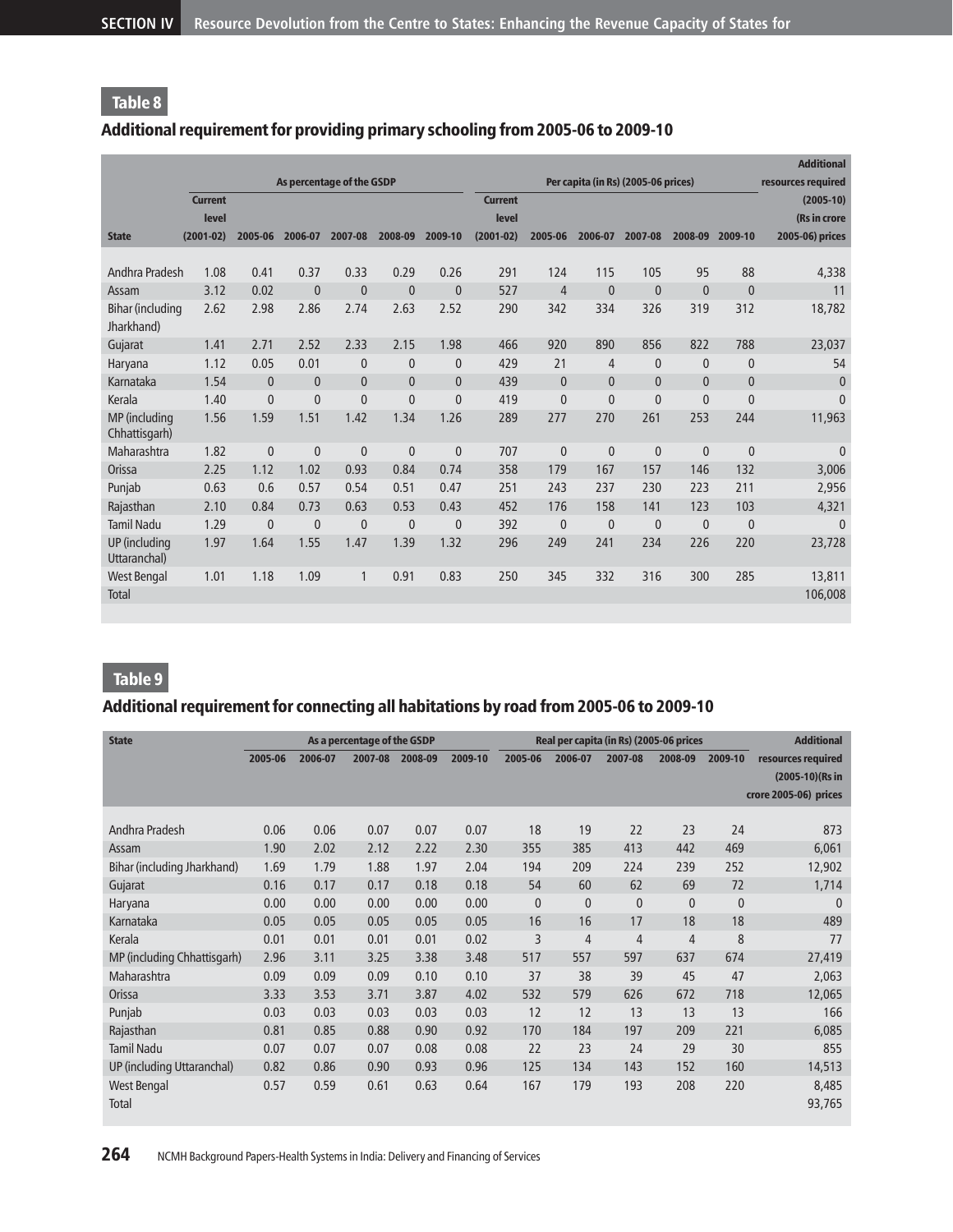### Fig 6

State-wise total per capita additional requirement of resources, 2009-10

Note: The requirements for Gujarat are affected by problems in data on schooling.



remained out of school and spend on appropriate heads required to bring these children to school. **Roads**

Recognizing the importance of roads, the Prime Minister's Gram Sadak Yojana (PMGSY) was introduced in December 2000. This scheme aims to connect all rural habitations by roads. The cost is based on information provided by PMGSY. As in the case of primary schooling, apart from the positive impact on health outcomes, expenditure on roads has other positive externalities too. This expenditure therefore should not be treated as an expenditure that is exclusively directed towards health outcomes.

As of March 2004, Bihar, UP, MP and West Bengal had the highest number of unconnected habitations among the 15 States. **Table 9**shows that these four States account for approximately two-thirds of the total requirement of resources. If one includes the requirement for Orissa, the total share of resources required in these States increases to more than 80%.

For all selected States taken together, a sum of about Rs 93,765 crore is required for connecting all habitations by roads. While in absolute terms, the five States of Bihar, UP, MP, West Bengal and Orissa account for the largest share, as a percentage of the GSDP, the States of Orissa, Assam, Bihar and MP require significant increases.

Table 10 shows the total additional requirement of resources in different sectors from 2005-06 to 2009-10. For health, water, sanitation and nutrition alone, a total of Rs 100,415 crore is required over the next five years. If one adds up the expenditure for primary schooling and roads, the requirements almost triple. The total combined requirement of all sectors is of the order of Rs 300,188 crore. The requirement for primary schooling alone is more than the combined requirement of health, water, sanitation and nutrition. If one focuses on the low-income States of Assam, Bihar, Orissa, MP and UP, which is just around the average of the selected States,

### Fig 7

#### Per capita additional resource requirement and per capita income of the States



the requirements are of the order of Rs 199,730 crore **(Fig. 6)**. Even if one focuses only on health, water, sanitation and nutrition, the requirements are about Rs 70,000 crore.

**Figure 6** shows that excluding Gujarat, whose requirements are primarily determined by high requirements for primary schooling (mainly due to data problems), MP, Orissa, Bihar, Assam, West Bengal and UP occupy the top positions in terms of additional per capita requirements in the terminal year 2009-10. In fact, UP, MP and Bihar account for more than 50% of the additional requirement of resources **(Table 10)**. Even if one focuses only on health, water, sanitation and nutrition, Bihar, UP and MP occupy the top positions. These States therefore require a special policy attention. The requirement of Kerala is primarily determined by its high requirement for safe drinking water. In contrast, Karnataka, Tamil Nadu, Haryana, Andhra Pradesh and Maharashtra occupy the lowest positions in terms of additional requirements.

It is interesting to note that the additional expenditure requirements are particularly high in States with low per capita GSDP. **Figure 7** indicates the association of the additional per capita expenditure requirements in the year 2009-10 with current (2002-03) per capita income of States. Low-income States are also the ones with high poverty (the correlation of per capita income with poverty in States is more than 0.8). Thus, in general, lower the income level of a State, higher is its expenditure requirement for health outcomes. This point underlines the importance of expenditures on anti-poverty programmes including employment creation and incomegeneration activities, particularly in States with higher concentration of poverty. The estimated additional requirement has to be met either with additional mobilization of resources at the State-level or through Central transfers. We now assess the extent of resources that can be mobilized at the State level.

### **Mobilization of resources by States to meet additional resource requirements for health expenditure**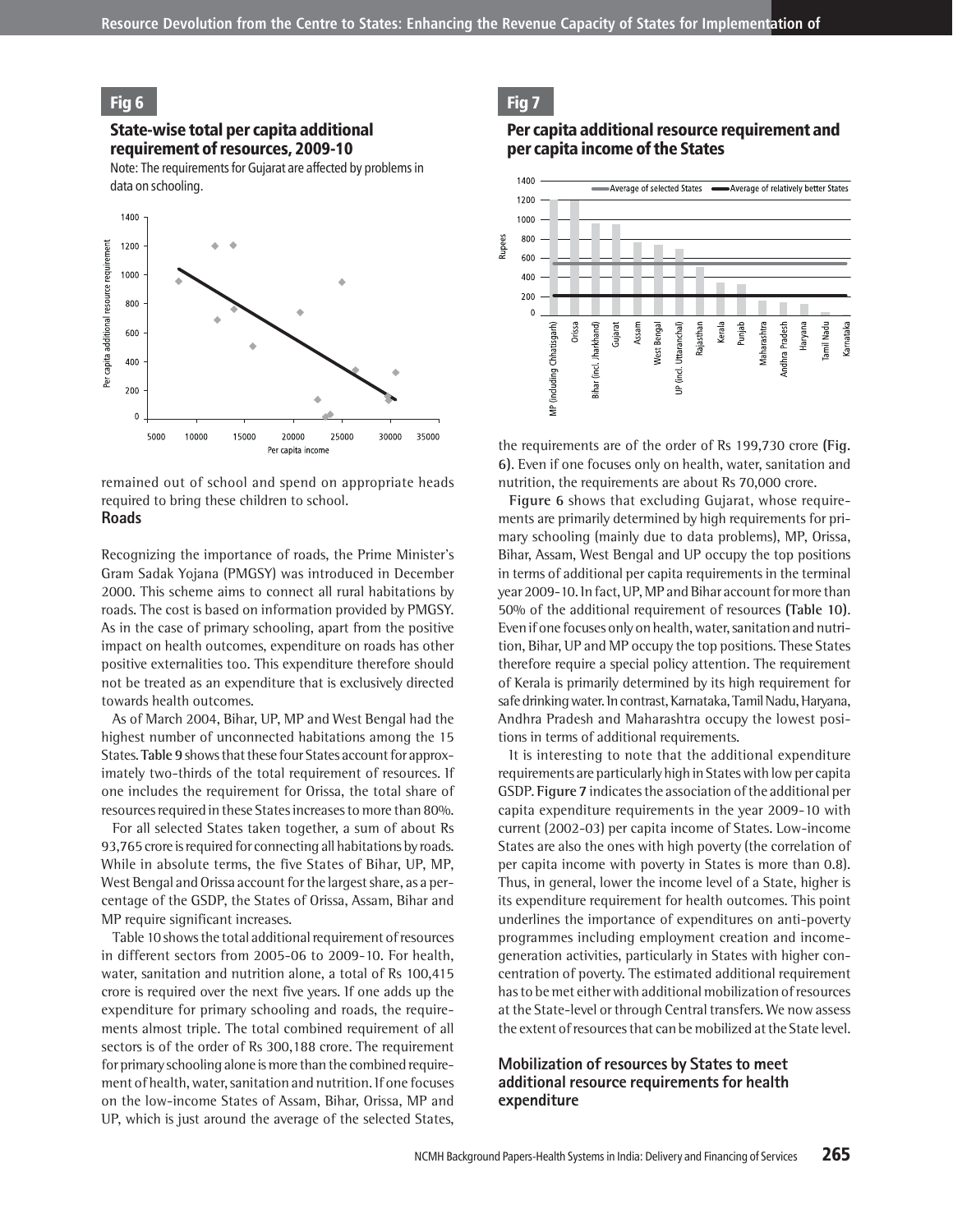# State-wise additional resource requirements from 2005-06 to 2009-10 (Rs in crore) at 2005-06 prices

|                             |                      |                             |                  |          | П                        |              |           |                 |
|-----------------------------|----------------------|-----------------------------|------------------|----------|--------------------------|--------------|-----------|-----------------|
| <b>States</b>               | <b>Health sector</b> | <b>Water and sanitation</b> | <b>Nutrition</b> | Total(I) | <b>Primary schooling</b> | <b>Roads</b> | Total(II) | $Total(I + II)$ |
|                             |                      |                             |                  |          |                          |              |           |                 |
| Andhra Pradesh              | 944                  | 0                           | $\mathbf{0}$     | 944      | 4,338                    | 873          | 5,211     | 6,155           |
| Assam                       | 976                  | 1,349                       | 1,379            | 3,704    | 11                       | 6,061        | 6,072     | 9,776           |
| Bihar (including Jharkhand) | 7.150                | 897                         | 11,204           | 19,251   | 18,782                   | 12,902       | 31,684    | 50,935          |
| Gujarat                     | 634                  | $\overline{0}$              | 1,979            | 2,613    | 23,037                   | 1,714        | 24,751    | 27,364          |
| Haryana                     | 554                  | 0                           | 736              | 1,290    | 54                       | $\mathbf{0}$ | 54        | 1,344           |
| Karnataka                   | 10                   | 415                         | 703              | 1,128    | $\mathbf{0}$             | 489          | 489       | 1,617           |
| Kerala                      | $\overline{0}$       | 3,532                       | 910              | 4,442    | $\mathbf{0}$             | 77           | 77        | 4,519           |
| MP (including Chhattisgarh) | 2,983                | 1,842                       | 7,365            | 12,190   | 11,963                   | 27,419       | 39,382    | 51,572          |
| Maharashtra                 | 223                  | 2,455                       | 2,471            | 5,149    | $\mathbf{0}$             | 2,063        | 2,063     | 7,212           |
| Orissa                      | 1,210                | 2,336                       | 2,478            | 6,024    | 3,006                    | 12,065       | 15,071    | 21,095          |
| Punjab                      | 405                  | 175                         | 775              | 1,355    | 2,956                    | 166          | 3,122     | 4,477           |
| Rajasthan                   | 990                  | 300                         | 3,876            | 5,166    | 4,321                    | 6,085        | 10,406    | 15,572          |
| <b>Tamil Nadu</b>           | 612                  | 0                           | $\mathbf{0}$     | 612      | $\mathbf{0}$             | 855          | 855       | 1,467           |
| UP (including Uttaranchal)  | 8,463                | 1,834                       | 17,814           | 28,111   | 23,728                   | 14,513       | 38,241    | 66,352          |
| West Bengal                 | 1,286                | 2,459                       | 4,693            | 8,438    | 13,811                   | 8,485        | 22,296    | 30,734          |
| Total                       | 26,439               | 17,593                      | 56,383           | 100,415  | 106,008                  | 93,765       | 199,773   | 300,188         |
|                             |                      |                             |                  |          |                          |              |           |                 |

To identify the extent to which resources can be mobilized at the State level to meet health requirements, two possibilities have been explored: first, reprioritization and reallocation of the States' existing resources towards health and second, generation of additional revenues.

### **Reallocation of resources**

To examine the extent of reallocation possible, expenditures in States are classified into two groups: committed and discretionary (non-committed). Committed expenditures are those for which the States are assumed to assign high priority and are committed to spend on. Although all expenditures are discretionary in the medium and long term, the distinction is legitimate in the short and medium term and the policy-makers are always confronted with this distinction. For the purpose of this analysis, it is assumed that States are committed to meet the expenditure on wages and salaries, interest payments and pensions on a priority basis and that the resources used up for meeting these expenditures cannot be reallocated. The residual revenue that remains with States after meeting expenditures on wages and salaries, interest payments and pensions is termed as discretionary and is assumed to be available for reallocation towards health.

An analysis of the extent of discretionary resources available with States calls for an evaluation of the extent of expenditure on pensions, interest payments and salaries that would be incurred in each State during the next five years. Such an assessment has been carried out for interest payments and pensions

by the Twelfth Finance Commission (TFC) using various assumptions on the States' capability to contain these expenditures. While the projections of interest payments and pensions in the States by the TFC may seem to be on the lower side relative to what it would be if the past rate of growth of these expenditures continued, the TFC estimate provides a benchmark for these expenditures, which the States should strive to achieve. Given the objective of this exercise to arrive at the maximum discretionary resources available with the States, these benchmark estimates for interest payments and pensions have been used in this analysis. The salary expenditure, however, is likely to be difficult to contain in the recent future. Although the TFC has suggested that States should attempt to achieve the ratio of salary expenditure to revenue expenditure at 1996-97 levels, these levels may be difficult to achieve in the next five years. Salary expenditures in this analysis are therefore projected based on their growth rate between 1994-95 and 2002-03.<sup>11</sup>

An examination of the share of committed expenditures in total revenues over the next five years **(Table 11)** indicates that in many cases, a large portion of States' revenues will be used up for meeting the committed expenses, leaving very little for discretionary expenditure.<sup>12</sup> States such as Assam, Orissa, Bihar, Punjab and West Bengal are unlikely to have any resources available for discretionary expenditure in the next five years. In five out of the remaining ten States, committed expenditure will use up more than 80% of their resources in the recent future. It is disturbing to note that States which have a high requirement of health expenditure are particularly stressed in terms of availability of resources for reallocation towards health.

<sup>11</sup> Data on salary expenditure between 1994-95 and 2002-03 have been taken from the TFC.

<sup>&</sup>lt;sup>12</sup> Projections of total revenues in States were based on the past growth rate of revenues between 1993-94 and 2002-03 based on data provided by the TFC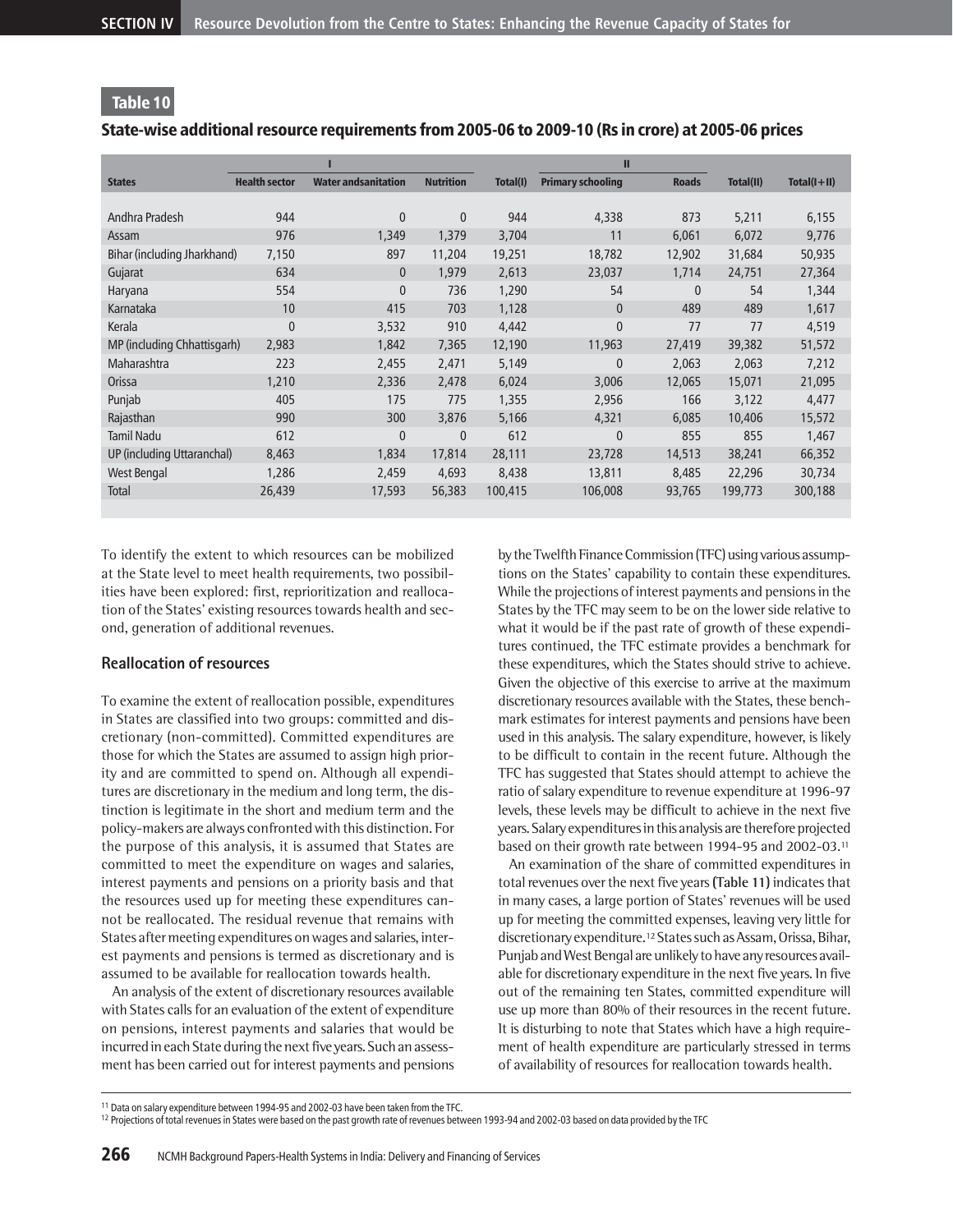#### Committed expenditure as percentage of the total revenues in States between 2005-06 and 2009-10

| <b>State</b>                               | 2005-06 | 2006-07 | 2007-08 | 2008-09 | 2009-10 |
|--------------------------------------------|---------|---------|---------|---------|---------|
|                                            |         |         |         |         |         |
| Andhra Pradesh                             | 70.38   | 68.50   | 66.69   | 64.95   | 63.27   |
| Assam                                      | 105.58  | 108.01  | 110.54  | 113.17  | 115.90  |
| Bihar (including Jharkand)                 | 101.69  | 101.25  | 100.86  | 100.49  | 100.16  |
| Gujarat                                    | 46.41   | 45.29   | 44.21   | 43.17   | 42.15   |
| Haryana                                    | 79.28   | 79.75   | 80.11   | 80.43   | 80.72   |
| Karnataka                                  | 71.17   | 70.87   | 70.59   | 70.32   | 70.06   |
| Kerala                                     | 96.36   | 95.63   | 94.92   | 94.23   | 93.56   |
| Madhya Pradesh<br>(including Chhattisgarh) | 76.37   | 77.75   | 79.22   | 80.78   | 82.44   |
| Maharashtra                                | 92.80   | 94.08   | 95.44   | 96.87   | 98.38   |
| Orissa                                     | 105.26  | 104.97  | 104.76  | 104.62  | 104.54  |
| Punjab                                     | 117.02  | 117.60  | 118.33  | 119.21  | 120.25  |
| Rajasthan                                  | 95.79   | 95.90   | 96.09   | 96.36   | 96.69   |
| <b>Tamil Nadu</b>                          | 83.15   | 82.93   | 82.72   | 82.53   | 82.34   |
| <b>Uttar Pradesh</b>                       | 86.64   | 85.41   | 84.25   | 83.13   | 82.07   |
| (including Uttaranchal)                    |         |         |         |         |         |
| West Bengal                                | 138.88  | 139.17  | 139.60  | 140.18  | 140.91  |

# Table 12

## State-wise additional resources that can be directed towards health, family welfare, water supply, sanitation and nutrition by reallocating 5% of discretionary resources

|                                                                                                                          | <b>Percentage of the GSDP</b> |              |                |              |                |  |  |  |  |  |
|--------------------------------------------------------------------------------------------------------------------------|-------------------------------|--------------|----------------|--------------|----------------|--|--|--|--|--|
| <b>State</b>                                                                                                             | 2005-06                       | 2006-07      | 2007-08        | 2008-09      | 2009-10        |  |  |  |  |  |
|                                                                                                                          |                               |              |                |              |                |  |  |  |  |  |
| Andhra Pradesh                                                                                                           | 0.20                          | 0.22         | 0.23           | 0.25         | 0.27           |  |  |  |  |  |
| Assam                                                                                                                    | $\Omega$                      | $\mathbf{0}$ | $\mathbf{0}$   | $\mathbf{0}$ | $\mathbf{0}$   |  |  |  |  |  |
| Bihar (including Jharkand)                                                                                               | $\Omega$                      | $\mathbf{0}$ | $\Omega$       | $\Omega$     | $\overline{0}$ |  |  |  |  |  |
| Gujarat                                                                                                                  | 0.37                          | 0.37         | 0.38           | 0.38         | 0.38           |  |  |  |  |  |
| Haryana                                                                                                                  | 0.13                          | 0.13         | 0.13           | 0.13         | 0.13           |  |  |  |  |  |
| Karnataka                                                                                                                | 0.18                          | 0.18         | 0.18           | 0.18         | 0.18           |  |  |  |  |  |
| Kerala                                                                                                                   | 0.02                          | 0.03         | 0.03           | 0.04         | 0.04           |  |  |  |  |  |
| Madhya Pradesh<br>(including Chhattisgarh)                                                                               | 0.20                          | 0.18         | 0.17           | 0.16         | 0.14           |  |  |  |  |  |
| Maharashtra                                                                                                              | 0.04                          | 0.03         | 0.02           | 0.02         | 0.01           |  |  |  |  |  |
| Orissa                                                                                                                   | $\mathbf{0}$                  | $\mathbf{0}$ | $\Omega$       | $\mathbf{0}$ | $\mathbf{0}$   |  |  |  |  |  |
| Punjab                                                                                                                   | $\mathbf{0}$                  | $\mathbf{0}$ | $\Omega$       | $\mathbf{0}$ | $\mathbf{0}$   |  |  |  |  |  |
| Rajasthan                                                                                                                | 0.03                          | 0.03         | 0.03           | 0.02         | 0.02           |  |  |  |  |  |
| <b>Tamil Nadu</b>                                                                                                        | 0.12                          | 0.12         | 0.11           | 0.11         | 0.11           |  |  |  |  |  |
| <b>Uttar Pradesh</b><br>(including Uttaranchal)                                                                          | 0.10                          | 0.11         | 0.12           | 0.12         | 0.13           |  |  |  |  |  |
| West Bengal                                                                                                              | $\mathbf{0}$                  | $\mathbf{0}$ | $\overline{0}$ | $\mathbf{0}$ | $\mathbf{0}$   |  |  |  |  |  |
| Note: Projections of GSDP have been made using the prescriptive growth rates suggested by the Twelfth Finance Commission |                               |              |                |              |                |  |  |  |  |  |

Whatever discretionary resources are available, this analysis assumes that at the most 5% of resources available for discretionary expenditures in the years 2005-06 to 2009-10 can be reprioritized towards health. This would mean that 5% of the discretionary resources would have to be extracted from non-health sectors and reallocated towards health. Diversion of resources from non-health to health sectors however would require a detailed cost-benefit analysis of expenditure on various sectors and needs to be carefully worked out.<sup>13</sup> The additional resources that can be reallocated towards health, family welfare, water supply and sanitation through 5% reallocation of discretionary expenditures are shown in **Table 12**.

It is evident that the extent of additional resources that can be directed towards health, family welfare, water supply, sanitation and nutrition through reallocation of discretionary resources are limited at the moment. This, however, does not mean that over time, it is not possible to reduce outlay on pay and pensions or interest payments. To reduce salary expenditure, as the TFC highlights, States will either have to (i) reduce the number of employees, (ii) reduce the average per employee salary or (iii) increase the revenue receipts without increasing the revenue deficit. The first route is likely to be easier and checking the growth of the number of employees in States is likely to be effective in reaching the target. In fact, many States have exercised restraint on expenditure on wages and salaries by not filling the vacancies created by the attrition at least partially. The TFC has also pointed out that the debt situation is particularly bad in Bihar, Himachal Pradesh, Kerala, Orissa, Punjab, Rajasthan, UP and West Bengal, which has led to high interest payments in these States. The TFC's suggestion for swapping high-cost debt incurred on account of small savings loans with the market borrowing at lower rate of interest, if implemented would provide some relief on interest payments to State Governments. Also, debt rescheduling recommended by the TFC can provide considerable relief. The incentive-based debt write off too will help the State governments in exercising fiscal prudence and reducing the revenue deficits. Similarly, the structural and parametric changes on pensions suggested by the expert committee set up to study the pension liabilities of State Governments if implemented would provide considerable relief. Although the effects of structural changes will fructify only in the long run, the parametric changes can bring about some immediate relief on pension payments.

#### **Generation of additional revenue**

States can generate additional revenue either through

<sup>13</sup> The 5% of discretionary resources that can be reallocated towards health is over and above the discretionary resources already allocated towards health.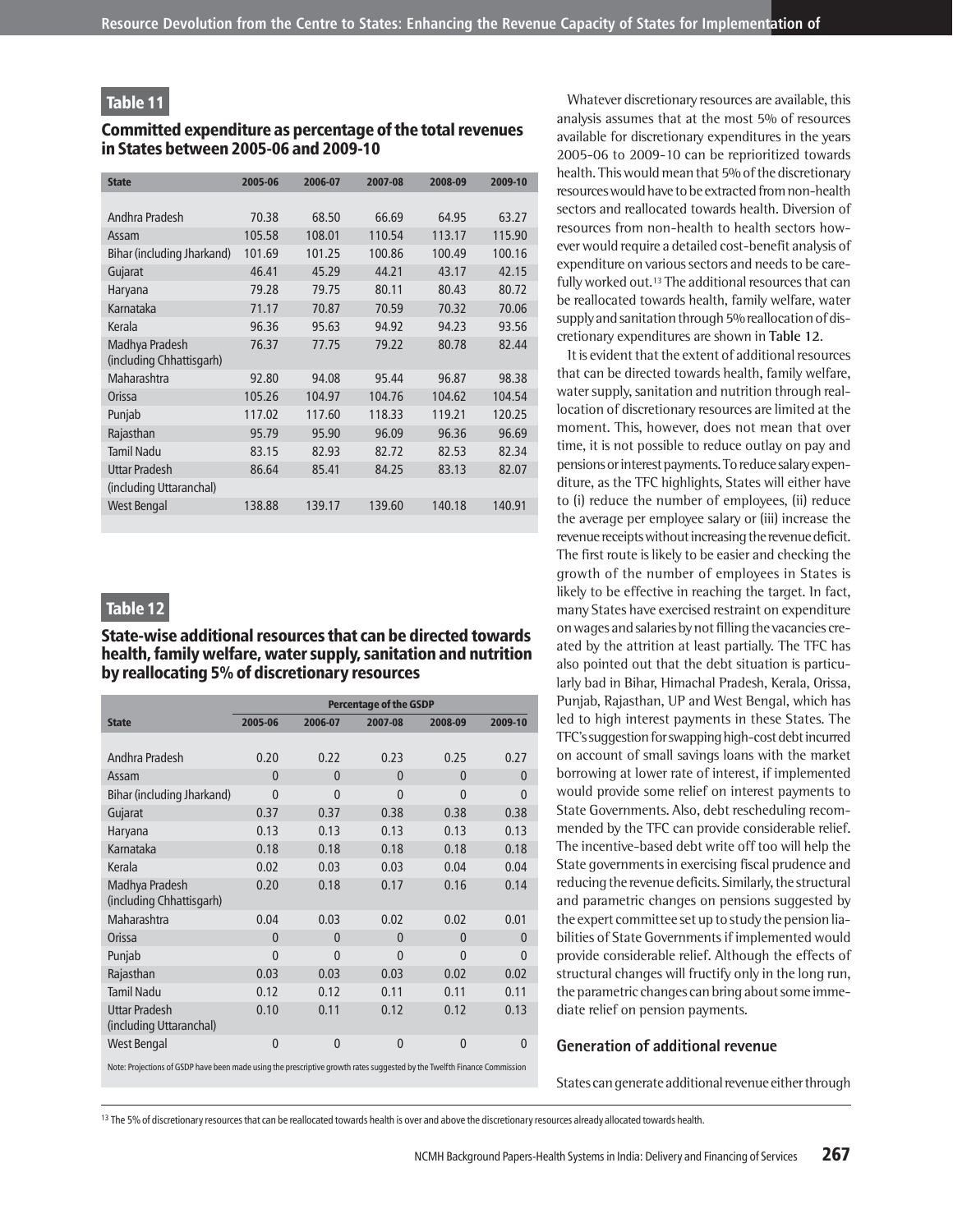tax or non-tax sources. In this section, the potential for generating additional tax revenue is first examined.

The issue of tax potential has attracted the attention of the researchers in the past. At one level, there are some scholars such as Colin Clarke who preferred to make judgements about tax revenue that should/could be mobilized and he suggested that the ratio of 25% of the GDP as the norm. In contrast, e.g. Musgrave has suggested that absolute taxable capacity is a myth and specifying this involves making arbitrary judgements. Therefore, the scholars should be concerned with 'optimal budgets' which meant that each country should determine decisions to raise revenues depending on the degree of market failure and the extent of state intervention envisaged. Here again, Musgrave suggests the need to make a crucial difference between public provision and public production of services (Musgrave 1973).

While absolute taxable capacity is difficult to conceptualize and impossible to measure in any objective sense, Musgrave (1959) emphasizes the relevance and importance of relative taxable capacity. This can be estimated by comparing different countries or sub-national units in a federation. Thus, two countries or sub-national units in a country which are similar in economic circumstances should be able to generate equal amount of revenue and the differences could then be attributed to the differences in their preference patterns. Thus taxable capacity of different units in a federation can be estimated by estimating the 'average' behaviour of the States in raising revenues after controlling for economic factors that can cause differences in taxable capacity.

Thus, taxable capacity of a country/State is defined as the revenue it can generate if it levied an average effective rate of tax on its base (Bahl 1971, 1972). Alternatively, one can also specify and estimate taxable capacity with respect to the highest effective tax rate or any other exogenously specified effective tax rate. Given that the ability to raise tax revenues may be more than proportionately higher in a more developed country/State, the effective tax rate will have to be determined with respect to the development of a particular State and a simple average would not serve the purpose. This, therefore, has to be estimated using statistical techniques to take account of the non-linear relationship between the level of development and taxable capacity.

Variations (variance) in tax revenues between different States ( $\sigma_t$ <sup>2</sup>) may be due to variations in their capacity to raise revenues ( $\sigma_{\rm tc}$ <sup>2</sup>) or variations in the efforts put in by them ( $\sigma_{\rm te}$ <sup>2</sup>).

$$
\sigma_t^2 = \sigma_{tc}^2 + \sigma_{te}^2 \dots \dots \dots \dots \dots \dots \dots \dots (1)
$$

If one were able to identify all the factors that contributed to taxable capacity variation, it would be possible to estimate it. Alternatively, if one controlled for variations in tax effort among States, it would be possible to derive their taxable capacity.

There are three alternative methods employed to estimate taxable capacities of the States. These are: (i) aggregate regression (AR) approach; (ii) representative tax system (RTS) approach; (iii) tax frontier approach. Appropriateness of a method to be

employed to estimate taxable capacity depends on the availability of disaggregated data, the extent to which the relationship between taxable capacity and the variables representing it are perceived to be non-linear, and the degree of interdependence of the tax base with tax rate. It is useful to discuss the three methods used in some detail.

#### **Aggregate regression approach**

In the AR method, the actual tax revenue (termed as tax performance) is regressed on all factors representing variations in taxable capacity. Thus, tax-GSDP ratio or per capita tax revenue of the States are regressed on taxable capacity variables. Taxable capacity variables essentially represent the variables representing the tax bases or their proxies. This can be done in a cross-section model or, in order to get greater degrees of freedom, by combining cross-sections in a covariance model. The estimated parameters of the equation provide behavioural relationship between tax-GSDP ratio (or per capita tax revenue) and various capacity factors estimated in the equation. If it is hypothesized that the taxable capacity is a non-linear function of taxable capacity variables, it is possible to make the hypothesized functional specification in the model.

Once the behavioural relationship is estimated, it is easy to estimate the taxable capacity by substituting the actual values of the taxable capacity variables in the equation. The estimated coefficient for each capacity variable gives the 'average' behavioural relationship and substituting the actual capacity variables provides the estimate of taxable capacity of each State. The estimation of tax capacity above assumes that the coefficients of the respective bases (which indicate the average effective rate at which the bases are used across States) represent the normative rates at which States ought to raise taxes. The residual term, which is the difference between the actual tax revenue and the estimated tax capacity, is then used to indicate the tax effort of the respective States.

There are a number of shortcomings in this approach. First, it may not be able to include exhaustible list of taxable capacity factors and, therefore, the unexplained variation, which is attributed to tax effort may actually be due to omitted variables. Second, even if it is assumed that all taxable capacity factors are included, the residual variation is the combination of variations in tax effort and the random error term and to attribute it entirely to tax effort may not be appropriate. Finally, some variables may impact on both taxable capacity and tax effort and it may not always be possible to isolate the effect of capacity from effort variables. Thus, higher per capita GSDP or urbanization in State may also represent better organization of the economy and ensure greater effort.

Later studies have tried to improve upon this implicit assumption by separating out the effect of tax effort of individual States from the random error element by combining crosssection observations over time and introducing State-specific fixed effects in the regression specification using panel data (First Report of the Ninth Finance Commission 1988, Condoo et al. 2000). However, it is important to note that the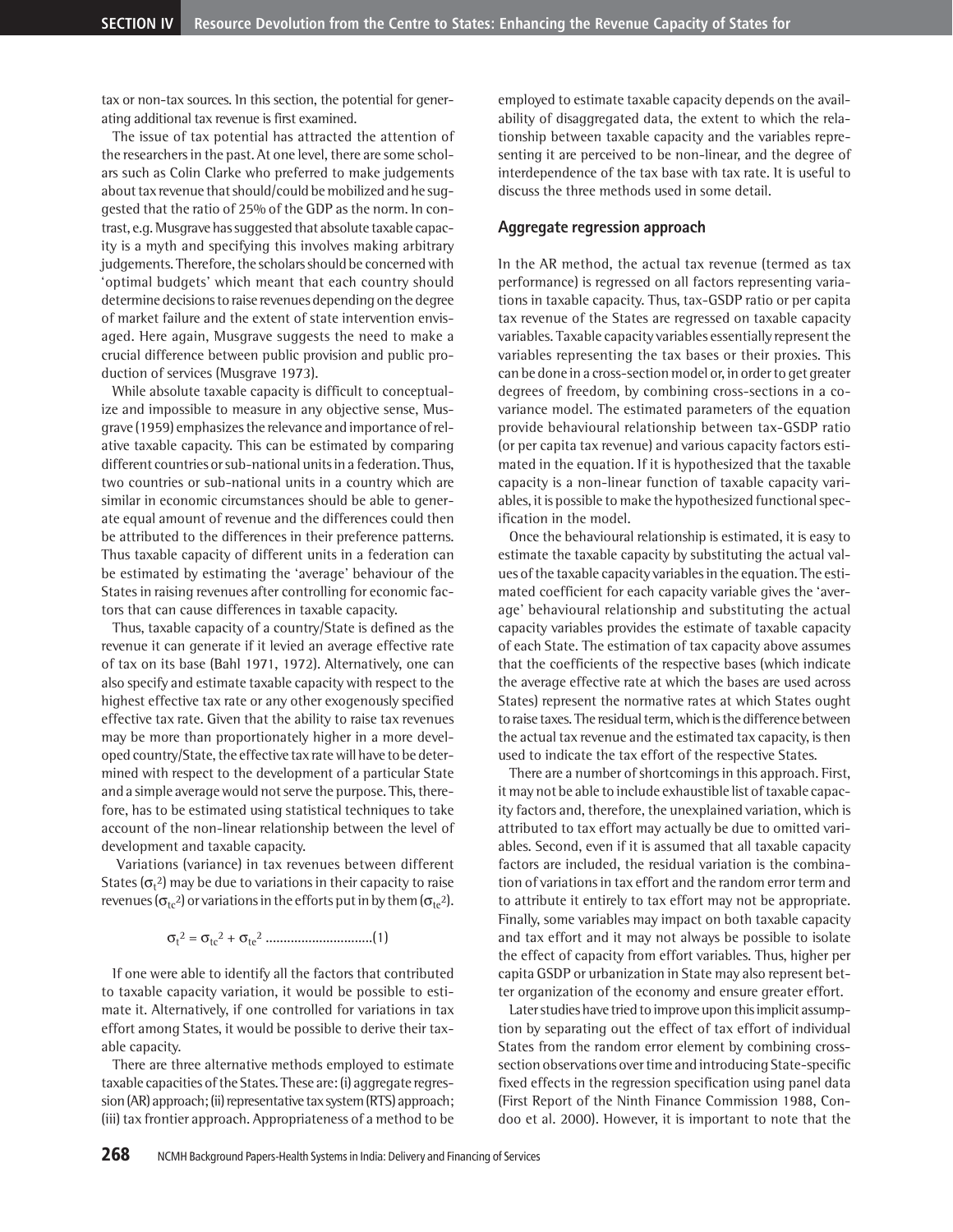State-specific (fixed) effect may also be due to a variety of other factors and not entirely due to tax effort. Any omitted variable that is specific to the State and changes slowly (or does not) over time will also be captured by the State-specific fixed effect. Hence, what portion of the State-specific fixed effect can be attributed exclusively to tax effort may be an arguable issue.

#### **Representative tax system approach**

The representative tax system (RTS) approach to measuring taxable capacity was first employed by the Advisory Commission on Intergovernmental Relations (ACIR) in the United States. In this approach, taxable capacity is estimated for each of the taxes levied by the States. The taxable capacity of each tax is estimated by applying the 'representative' rate to the tax base of the State. The generally taken representative rate is the average effective rate of each of the taxes levied in States. This is estimated by dividing all States' revenue collection from the tax with the sum of the value of the tax base over all the States. As in the AR approach, this assumes that the average effective tax rate of the States is the normative rate at which the States ought to levy. The taxable capacity of different taxes is summed to arrive at the aggregate taxable capacity of a State. The ratio of actual tax collection to the tax capacity (as estimated above) then provides an indicator of the relative tax efforts of different States.

The major shortcoming of this approach is that it assumes that individual tax bases are independent of each other (Second Report of the Ninth Finance Commission). Second, the approach assumes that tax bases and rates are independent of each other and the average effective rates adequately capture the non-linear relationship between the tax bases and rates (Sen and Tulasidhar 1988). Besides, the data requirement for applying this approach is large and in most cases disaggregated data on various tax bases or even their close proxies are simply not available. The method is also suitable only when there is significant homogeneity in the tax structures (Chelliah and Sinha 1983).

#### **Tax frontier approach**

In the tax frontier (TF) approach, the taxable capacity of States is conceived as a production frontier and the distance from the frontier is considered as the tax effort. Thus, technical efficiency is interpreted as the tax efficiency of States or the tax effort. The main difference of the TF approach with the AR and the RTS approach is in the way in which the normative rate for estimating tax capacity is indexed. While in the TF approach the normative rate is equated with the highest rate, it is the 'average' rate that is used as the norm in the AR and RTS approaches. The TF approach has however been criticized on the grounds that the formulation of tax capacity as a production frontier is ill-conceived. It is argued that unlike firms, whose

objective is to maximize profits, the primary objective of States is not to maximize tax revenue (Coondoo et al. 2000).

Thus, all the existing methods to measuring taxable capacity and effort have shortcomings. In addition, there is a serious problem in the States' tax system in India which prevents the objective assessment of the taxable capacities of the States. It must be noted that States' sales taxes, which contribute to about two-thirds of own tax revenues, are not destination based. The system of cascading sales taxes coupled with the levy of inter-State sales tax results in significant inter-State tax exportation (Rao and Singh 2005). When there is full forward shifting of the tax, inter-State tax exportation is from the richer to poorer States. Thus, tax revenues collected by State Governments include collections from non-residents.

In this exercise, we have used the AR approach to measure taxable capacity of the States with some modifications. As the emphasis is on generating additional revenue to create fiscal space for financing incremental expenditure in the health sector, the study first tries to project tax revenues at average effort and then tries to measure the revenue gains through increase in the effort itself.

As mentioned earlier, the relative taxable capacity using the regression approach is estimated by regressing the variables representing the tax bases and their proxies on the tax-GSDP ratio of the States in cross-section regression. Apart from tax bases, it also requires the identification of other factors that facilitate revenue collections, particularly those representing organization of the economy. Earlier studies have used various indicators to estimate tax performance. The most common indicator that has been used in almost all studies on the issue is the State income (Nambiar and Rao 1972, Sen 1983, Oommen 1987, Finance Commission 1988, Coondoo et al. 2000). Along with the State income, Oommen (1987) also used its components such as the proportion of income from agriculture, proportion of income from manufacturing and proportion of income from hotels, trade and commerce to explain variation in tax performance. However, due to the inclusion of the individual components of State income, the variable for aggregate State income was insignificant (possibly due to multicollinearity problems) and was later dropped. Oommen (1987) argued that income from hotels, trade and commerce would affect the sales tax revenue while income from manufacturing would affect both the sales and excise tax revenue. Nambiar and Rao (1972), Sen (1983) and Finance Commission (1988) also used non-agricultural income and non-primary sectoral SDP in addition to State income to explain tax performance. However, these variables are components of State income causing multicollinearity problems.<sup>14</sup> Sen (1983) also used the percentage of population below poverty line. Also, Coondoo et al. (2000) used per capita bank deposits and per capita power consumption of States in addition to State income. Apart from these variables, Nambiar and Rao (1972) and Sen (1983) used the degree of urbanization, Finance Commission (1988) used inequality of

<sup>&</sup>lt;sup>14</sup> Finance Commission (1988) included both State income and non-primary sectoral SDP in the regression equation. Possibly due to the multicollinearity, they found that while the coefficient of State income was significant, the coefficient of non-primary sectoral SDP was insignificant.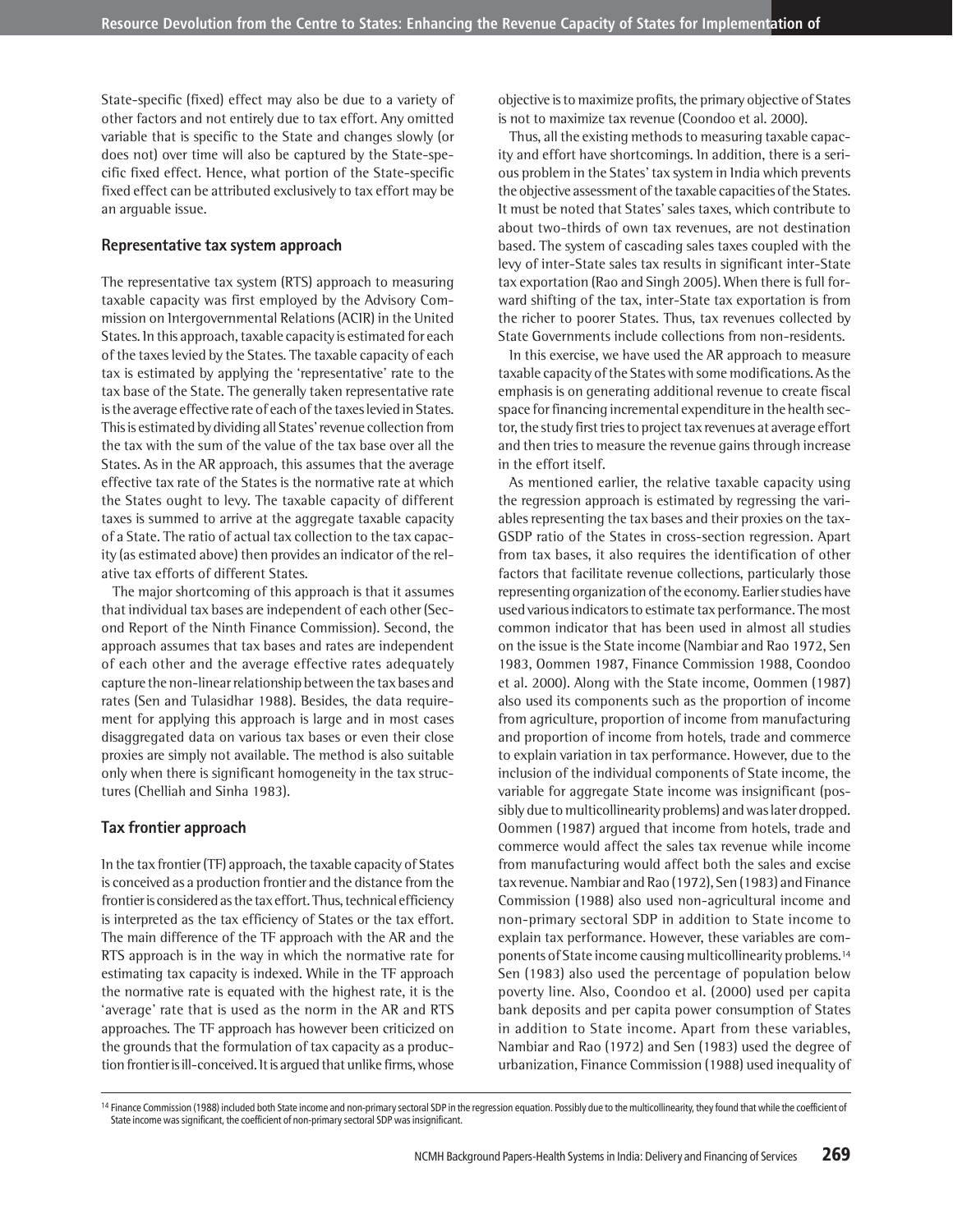### Regression results using panel data from 1995-96 to 2002-03

|                                                            | <b>Model 1</b>         | <b>Model 2</b>         | <b>Model 3</b>       |
|------------------------------------------------------------|------------------------|------------------------|----------------------|
| Per capita GSDP                                            | $0.081(20.096)$ **     | $.087(22.537)$ **      | 1.109(18.921)**      |
|                                                            |                        |                        |                      |
| Interaction (per capita GSDP* group dummy) [Au? Pls check] |                        | $-0.037(-4.893)$ **    |                      |
| Urbanization                                               | 26.948(2.328)*         | 30.053(2.866)**        | $0.945(3.696)$ **    |
| West Bengal                                                | $-1326.502(-4.415)$ ** | -954.297(-3.382)**     | $-7.323(-10.215)$ ** |
| Uttar Pradesh (including Uttaranchal)                      | $-885.430(-3.687)$ **  | $-648.983(-2.917)$ **  | $-6.906(-10.348)$ ** |
| <b>Tamil Nadu</b>                                          | $-876.039(-2.284)^{*}$ | $-1120.289(-3.197)$ ** | $-6.937(-9.040)$ **  |
| Rajasthan                                                  | $-979.688(-3.696)$ **  | $-642.722(-2.577)^*$   | $-6.937(-10.022)$ ** |
| Punjab                                                     | $-1241.804(-3.871)$ ** | $-1505.611(-5.103)$ ** | $-7.115(-9.602)$ **  |
| Orissa                                                     | $-765.172(-4.413)$ **  | $-506.074(-3.058)$ **  | $-6.692(-10.948)$ ** |
| Maharashtra                                                | $-1350.57(-3.082)$ **  | $-1641.411(-4.096)$ ** | $-7.283(-9.145)$ **  |
| Madhya Pradesh (including Chhattisgarh)                    | $-999.614(-3.548)$ **  | $-709.784(-2.713)$ **  | $-7.000(-9.992)$ **  |
| Kerala                                                     | $-798.430(-2.641)$ **  | $-1021.920(-3.686)$ ** | $-6.789(-9.385)$ **  |
| Karnataka                                                  | $-892.642(-2.516)^{*}$ | $-1117.584(-3.448)$ ** | $-6.902(-9.188)$ **  |
| Haryana                                                    | $-907.476(-3.320)$ **  | $-1146.720(-4.551)$ ** | $-6.859(-9.641)$ **  |
| Gujarat                                                    | $-1136.767(-2.915)$ ** | $-1391.781(-3.904)$ ** | $-7.107(-9.209)$ **  |
| Bihar (including Jharkhand)                                | $-681.52(-4.206)$ **   | $-514.970(-3.426)$ **  | $-6.727(-11.414)$ ** |
| Assam                                                      | $-744.811(-5.888)$ **  | $-457.366(-3.556)$ **  | $-6.569(-11.671)$ ** |
| Andhra Pradesh                                             | $-1013.684(-3.193)$ ** | $-1215.839(-4.192)$ ** | $-6.990(-9.595)$ **  |
| F-test for no fixed effects                                | 29.279                 | 13.169                 | 59.398               |
| **Significant at 1%<br>*Significant at 5%                  |                        |                        |                      |

consumption expenditure (indicated by Lorenz ratio) and Coondoo et al. (2000) used the proportion of SC and ST population to explain tax performance across States.

Based on the above studies, our model employs the four commonly used determinants of taxable capacity namely: per capita State Domestic Product (SDP), share of manufacturing SDP, headcount measure of poverty and urbanization. Per capita SDP has been used in almost every study on taxable capacity. Given the level of per capita SDP, the share of nonprimary sector SDP or manufacturing SDP has been used to capture the effect of industrialization. The inclusion of poverty has been primarily to measure income distribution. Urbanization has been used to denote the organization of the economy and the extent of monetized transactions that could be taxed. While these four indicators were used as explanatory variables in the model, either the tax-GSDP ratio or per capita tax has been employed as the dependent variable. Given that the objective of this exercise is to make future projections of tax revenue, per capita tax revenue (which gives a better fit of the model) is used as the dependent variable.<sup>15</sup>

Of the various capacity variables, after the 1990s, data on poverty ratio is available only for 1993-94 and 1999-2000. Further, regression estimates for these years showed that poverty was highly correlated with GSDP and the share of manufacturing sector GSDP with total GSDP. Only the GSDP

and urbanization had the highest explanatory power. Therefore, a pooled model using data for the period 1995-06 to 2002-03 was estimated using State-specific fixed effects. While GSDP figures were available from the TFC, actual figures of urbanization were not readily available. However, projected urbanization estimates of the Registrar General (Census of India 1991) were employed to estimate the model.<sup>16</sup>

The specification of the panel data model including the cross-section observations for the years 1995-96 to 2002- 03 was as follows:

Per capita tax revenue =  $\alpha_{i} + \alpha_{1}$  (per capita GSDP)<sub>it</sub> + (urbanization) $_{it}$  + u<sub>it</sub> where  $(\alpha_1 = \text{State-specific effect for})$ the i<sup>th</sup> State

As in the OLS model, results in the pooled model including State-specific fixed effects indicated that both per capita GSDP and urbanization had a significant effect on per capita tax revenue (Model 1 in **Table 13**). The above regression specification was further modified keeping in view the first report of the Ninth Finance Commission, which highlighted that the slope coefficients of the tax function were homogeneous within similar income groups but not across groups. States were classified into relatively high and low income

<sup>&</sup>lt;sup>15</sup> The source of per capita SDP was CSO, poverty figures from Sen and Himanshu (2004) and urbanization figures from NSSO.

<sup>&</sup>lt;sup>16</sup> Analysis of the projected values of urbanization compiled by the Registrar General and the actual census figures of 2001 show that the correlation between the two was about 0.97 and the rank correlation is 1.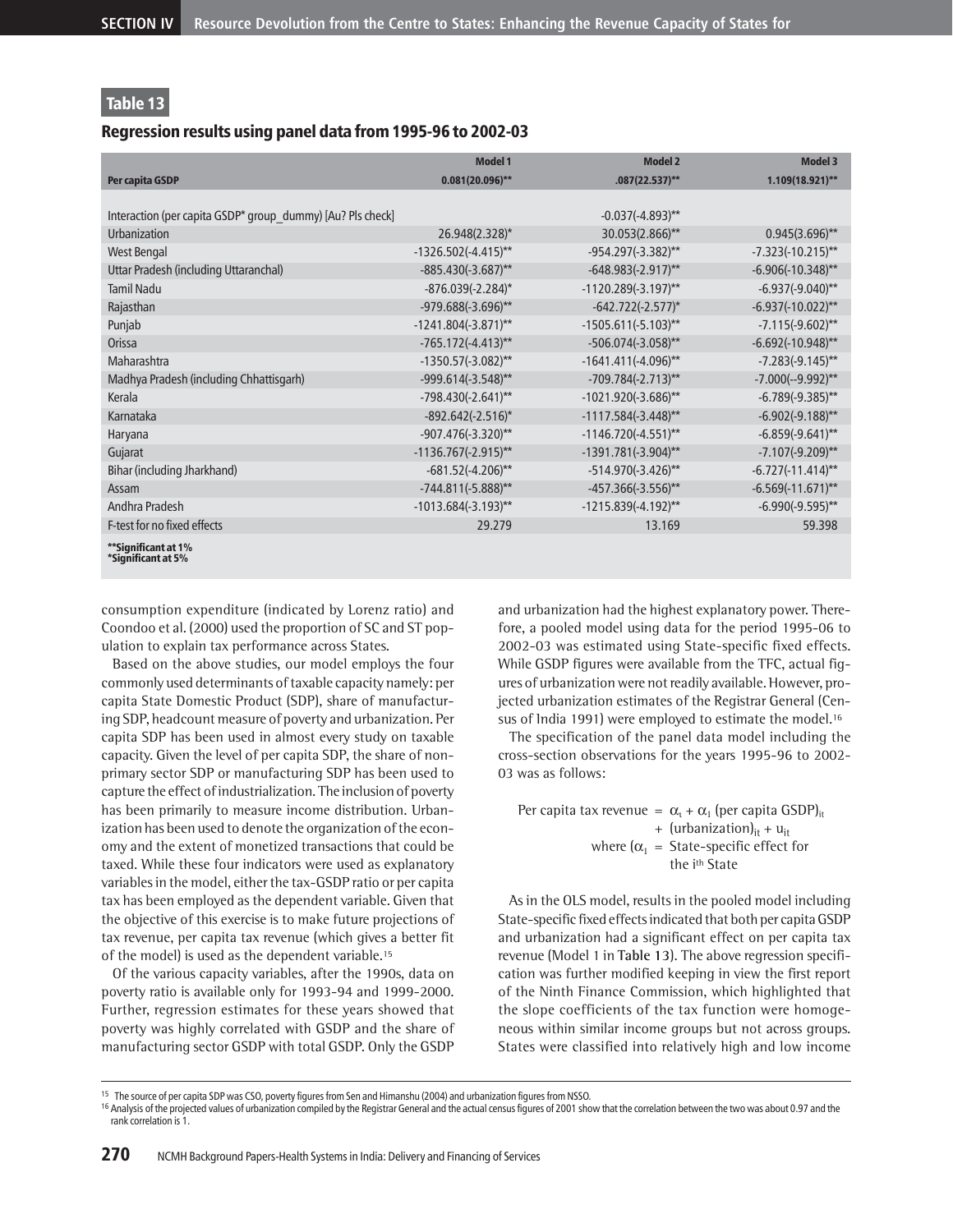#### Comparison of own tax revenue projections (as percentage of the GSDP)

|                             | <b>Present study</b> |         |         |         | <b>Twelfth Finance Commission</b> |         |         |         |         |         |
|-----------------------------|----------------------|---------|---------|---------|-----------------------------------|---------|---------|---------|---------|---------|
| <b>State</b>                | 2005-06              | 2006-07 | 2007-08 | 2008-09 | 2009-10                           | 2005-06 | 2006-07 | 2007-08 | 2008-09 | 2009-10 |
|                             |                      |         |         |         |                                   |         |         |         |         |         |
| Andhra Pradesh              | 8.0                  | 8.4     | 8.8     | 9.2     | 9.6                               | 8.0     | 8.1     | 8.3     | 8.5     | 8.6     |
| Assam                       | 5.4                  | 5.6     | 5.7     | 5.9     | 6.0                               | 5.9     | 6.0     | 6.1     | 6.2     | 6.4     |
| Bihar (including Jharkhand) | 5.1                  | 5.2     | 5.3     | 5.4     | 5.5                               | 6.3     | 6.4     | 6.5     | 6.7     | 6.8     |
| Gujarat                     | 7.6                  | 7.5     | 7.4     | 7.3     | 7.2                               | 7.8     | 8.1     | 8.3     | 8.6     | 8.9     |
| Haryana                     | 9.4                  | 9.7     | 9.9     | 10.2    | 10.5                              | 9.4     | 9.6     | 9.9     | 10.2    | 10.4    |
| Karnataka                   | 9.3                  | 9.4     | 9.5     | 9.6     | 9.8                               | 9.9     | 10.3    | 10.6    | 11.0    | 11.4    |
| Kerala                      | 10.8                 | 11.3    | 11.8    | 12.3    | 12.9                              | 9.5     | 9.8     | 10.1    | 10.4    | 10.7    |
| MP (including Chhattisgarh) | 8.0                  | 8.1     | 8.2     | 8.3     | 8.4                               | 8.1     | 8.2     | 8.4     | 8.6     | 8.8     |
| Maharashtra                 | 8.2                  | 8.2     | 8.3     | 8.3     | 8.3                               | 8.3     | 8.6     | 8.8     | 9.0     | 9.3     |
| Orissa                      | 7.1                  | 7.3     | 7.5     | 7.7     | 7.9                               | 7.2     | 7.4     | 7.5     | 7.6     | 7.8     |
| Punjab                      | 7.6                  | 7.7     | 7.7     | 7.7     | 7.7                               | 8.0     | 8.3     | 8.5     | 8.8     | 9.1     |
| Rajasthan                   | 7.4                  | 7.4     | 7.5     | 7.6     | 7.6                               | 7.6     | 7.8     | 8.0     | 8.2     | 8.3     |
| <b>Tamil Nadu</b>           | 9.8                  | 9.8     | 9.8     | 9.7     | 9.7                               | 10.1    | 10.3    | 10.6    | 10.8    | 11.1    |
| UP (including Uttaranchal)  | 6.9                  | 7.0     | 7.2     | 7.3     | 7.4                               | 7.1     | 7.3     | 7.5     | 7.6     | 7.8     |
| <b>West Bengal</b>          | 4.8                  | 4.9     | 5.0     | 5.1     | 5.1                               | 5.8     | 6.0     | 6.2     | 6.5     | 6.8     |

Note: Projections of GSDP have been made using the prescriptive growth rates suggested by the Twelfth Finance Commission

groups and an interaction term of per capita GSDP and the dummy variable distinguishing the two groups was included in the regression specification to account for any differences of slopes between the two groups. The dummy variable assumed the value of 1 if a State belonged to the lower income group and zero otherwise. Results indicated that the effect of per capita GSDP on tax revenue was higher for States with relatively higher income (Model 2 in **Table 13**). To take into account the non-linearity in the relationship, the model was re-estimated in the log linear form. The model in the log form was used for projecting future tax revenues, specifically for the period 2005-06 to 2009-10 (Model 3 in **Table 13**).

The projection of taxable capacity from 2005-06 to 2009- 10 was made by substituting the actual/projected values of taxable capacity variables in the equation. For the same period, projections of own tax revenues were also made based on the past trend from 1993-94 to 2002-03. The higher of the two estimates was used to indicate the likely generation of own taxes across States from 2005-06 and 2009-10. It may be noted that at the past rate, four States-Gujarat, Kerala, Karnataka and West Bengal-will fall short of the projections made through the regression model and will have to generate additional taxes to reach the levels predicted by the model.

A comparison of these projections with the TFC projections shows that, in general, the latter are on the higher side **(Table 14)**. In particular, this is true for States for which the requirement of resources for health expenditure is particularly high. Given our objective to estimate the maximum own tax revenues that the States can possibly generate, one may be hopeful of achieving the higher of the two projections, i.e. the TFC projections of own taxes. We therefore use the TFC projections of own tax revenue to calculate the additional own

tax revenues that can be generated in the States from 2005- 06 to 2009-10 **(Table 15)**. It is important to note that States, which will be unable to meet the committed expenditures in the projected period, will have to generate additional revenues to meet their committed liabilities in addition to their revenue generation for health expenditures.

The additional own tax revenues generated in the States will be distributed across different sectors and therefore cannot be entirely allocated towards health and health-related sectors. The National Health Policy 2002 has set a goal of spending 7% of State budgets to the health sector. Based on this, we assume that 7% of the additional own tax revenues generated can be directed towards health. Another 3% of this additional revenue is assumed to be directed towards primary schooling. The resources out of additional own tax revenues that can be allocated towards health and related sectors and the corresponding deficits at 2005-06 prices are shown in Table 16. As the requirement of resources for roads deals with the requirements of PMGSY, which is a Centrally Sponsored scheme, we do not assume any additional allocation towards roads at the State level. Figures indicate that a total amount of Rs 38,758 crore can be additionally allocated between 2005-06 and 2009-10 towards health and related sectors. This is about 13% of total requirement of resources in the above period. Even if one concentrates on the requirement of health, water, sanitation and nutrition alone, the total amount that can be additionally allocated at the State level is about Rs 31,557 crore. Given the constraints on resources, if one wishes to focus only on these sectors in the six States whose per capita additional requirements were relatively high, viz. Bihar, Assam, Orissa, MP, West Bengal and UP, the deficit at the State level is around Rs 66,812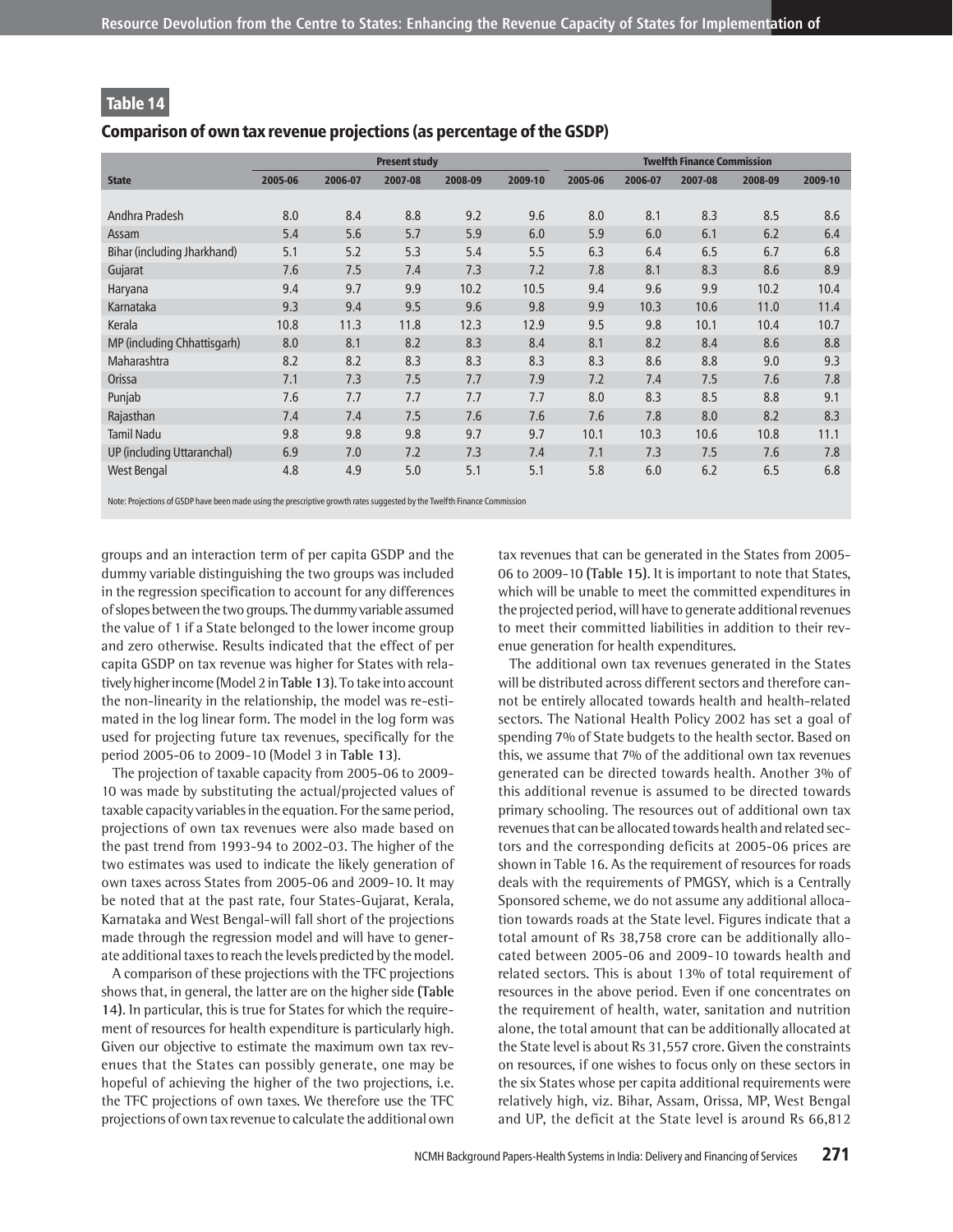### Additional own tax revenue projections

|                             | As percentage of the GSDP |         |         |         | At current prices (Rs in crore) |         |         |         |         |         |
|-----------------------------|---------------------------|---------|---------|---------|---------------------------------|---------|---------|---------|---------|---------|
| <b>State</b>                | 2005-06                   | 2006-07 | 2007-08 | 2008-09 | 2009-10                         | 2005-06 | 2006-07 | 2007-08 | 2008-09 | 2009-10 |
|                             |                           |         |         |         |                                 |         |         |         |         |         |
| Andhra Pradesh              | 0.70                      | 0.80    | 1.00    | 1.20    | 1.30                            | 1712    | 2172    | 3013    | 4014    | 4,827   |
| Assam                       | 1.39                      | 1.49    | 1.59    | 1.69    | 1.89                            | 738     | 878     | 1040    | 1227    | 1,523   |
| Bihar (including Jharkhand) | 1.83                      | 1.93    | 2.03    | 2.23    | 2.33                            | 2330    | 2728    | 3185    | 3884    | 4,504   |
| Gujarat                     | 0.42                      | 0.72    | 0.92    | 1.22    | 1.52                            | 749     | 1448    | 2087    | 3122    | 4,388   |
| Haryana                     | 1.01                      | 1.21    | 1.51    | 1.81    | 2.01                            | 910     | 1221    | 1706    | 2291    | 2,849   |
| Karnataka                   | 1.39                      | 1.79    | 2.09    | 2.49    | 2.89                            | 2438    | 3542    | 4665    | 6269    | 8,207   |
| Kerala                      | 1.57                      | 1.87    | 2.17    | 2.47    | 2.77                            | 1836    | 2427    | 3126    | 3949    | 4,916   |
| MP (including Chhattisgarh) | 2.37                      | 2.47    | 2.67    | 2.87    | 3.07                            | 3664    | 4266    | 5152    | 6188    | 7,396   |
| Maharashtra                 | 0.58                      | 0.88    | 1.08    | 1.28    | 1.58                            | 2312    | 3929    | 5401    | 7169    | 9,911   |
| Orissa                      | 1.62                      | 1.82    | 1.92    | 2.02    | 2.22                            | 979     | 1221    | 1430    | 1670    | 2,037   |
| Punjab                      | 1.35                      | 1.65    | 1.85    | 2.15    | 2.45                            | 1383    | 1876    | 2335    | 3012    | 3,809   |
| Rajasthan                   | 1.37                      | 1.57    | 1.77    | 1.97    | 2.07                            | 1710    | 2211    | 2811    | 3529    | 4,183   |
| <b>Tamil Nadu</b>           | 1.13                      | 1.33    | 1.63    | 1.83    | 2.13                            | 2333    | 3098    | 4283    | 5424    | 7,121   |
| UP (including Uttaranchal)  | 1.62                      | 1.82    | 2.02    | 2.12    | 2.32                            | 4780    | 6011    | 7467    | 8772    | 10,744  |
| West Bengal                 | 1.54                      | 1.74    | 1.94    | 2.24    | 2.54                            | 3845    | 4900    | 6163    | 8027    | 10,267  |

Note: Projections of GSDP have been made using the prescriptive growth rates suggested by the Twelfth Finance Commission

# Table 16

### Additional revenues that can be directed towards health and related sectors (Rs in crore) at current prices

|                             |                                     |         |         |         |                                  | Total (through 5% reallocation and directing part of |         |         |         |         |
|-----------------------------|-------------------------------------|---------|---------|---------|----------------------------------|------------------------------------------------------|---------|---------|---------|---------|
|                             | <b>From additional tax revenues</b> |         |         |         | the additional own tax revenues) |                                                      |         |         |         |         |
| <b>State</b>                | 2005-06                             | 2006-07 | 2007-08 | 2008-09 | 2009-10                          | 2005-06                                              | 2006-07 | 2007-08 | 2008-09 | 2009-10 |
|                             |                                     |         |         |         |                                  |                                                      |         |         |         |         |
| Andhra Pradesh              | 171.2                               | 217.2   | 301.3   | 401.4   | 482.7                            | 660                                                  | 814     | 994     | 1238    | 1485    |
| Assam                       | 73.8                                | 87.8    | 104     | 122.7   | 152.3                            | 74                                                   | 88      | 104     | 123     | 152     |
| Bihar (including Jharkhand) | 233                                 | 272.8   | 318.5   | 388.4   | 450.4                            | 233                                                  | 273     | 319     | 388     | 450     |
| Gujarat                     | 74.9                                | 144.8   | 208.7   | 312.2   | 438.8                            | 735                                                  | 889     | 1071    | 1285    | 1536    |
| Haryana                     | 91                                  | 122.1   | 170.6   | 229.1   | 284.9                            | 208                                                  | 253     | 318     | 394     | 469     |
| Karnataka                   | 243.8                               | 354.2   | 466.5   | 626.9   | 820.7                            | 560                                                  | 710     | 868     | 1080    | 1332    |
| Kerala                      | 183.6                               | 242.7   | 312.6   | 394.9   | 491.6                            | 207                                                  | 282     | 356     | 459     | 563     |
| MP (including Chhattisgarh) | 366.4                               | 426.6   | 515.2   | 618.8   | 739.6                            | 676                                                  | 737     | 843     | 964     | 1077    |
| Maharashtra                 | 231.2                               | 392.9   | 540.1   | 716.9   | 991.1                            | 391                                                  | 527     | 640     | 829     | 1054    |
| Orissa                      | 97.9                                | 122.1   | 143     | 167     | 203.7                            | 98                                                   | 122     | 143     | 167     | 204     |
| Punjab                      | 138.3                               | 187.6   | 233.5   | 301.2   | 380.9                            | 138                                                  | 188     | 234     | 301     | 381     |
| Rajasthan                   | 171                                 | 221.1   | 281.1   | 352.9   | 418.3                            | 208                                                  | 263     | 329     | 389     | 459     |
| <b>Tamil Nadu</b>           | 233.3                               | 309.8   | 428.3   | 542.4   | 712.1                            | 481                                                  | 589     | 717     | 868     | 1080    |
| UP (including Uttaranchal)  | 478                                 | 601.1   | 746.7   | 877.2   | 1074.4                           | 773                                                  | 964     | 1190    | 1374    | 1676    |
| West Bengal                 | 384.5                               | 490     | 616.3   | 802.7   | 1026.7                           | 385                                                  | 490     | 616     | 803     | 1027    |

### crore **(Table 17)**.

The States of Bihar, Assam, Orissa, UP and MP not only have a high requirement of health expenditures, but also have a relatively low capability of generating additional revenues and therefore have a high deficit. Possibly recognizing this, the TFC has provided additional grants for health expenditures specifically to the States of Assam, Bihar, Jharkhand, MP, Orissa, UP and Uttaranchal to equalize the health expenditures within

the special and non-special category States. The TFC has also allocated additional grants for equalizing education expenditures to the States of Assam, Bihar, Jharkhand, MP, Orissa, Rajasthan, UP and West Bengal. The total grant under these two heads at 2005-06 prices is about Rs 13,927 crore. The State-wise grants and the deficit even after the TFC grants for health and education are shown in **Table 18**.

It must be noted that the release of additional grants from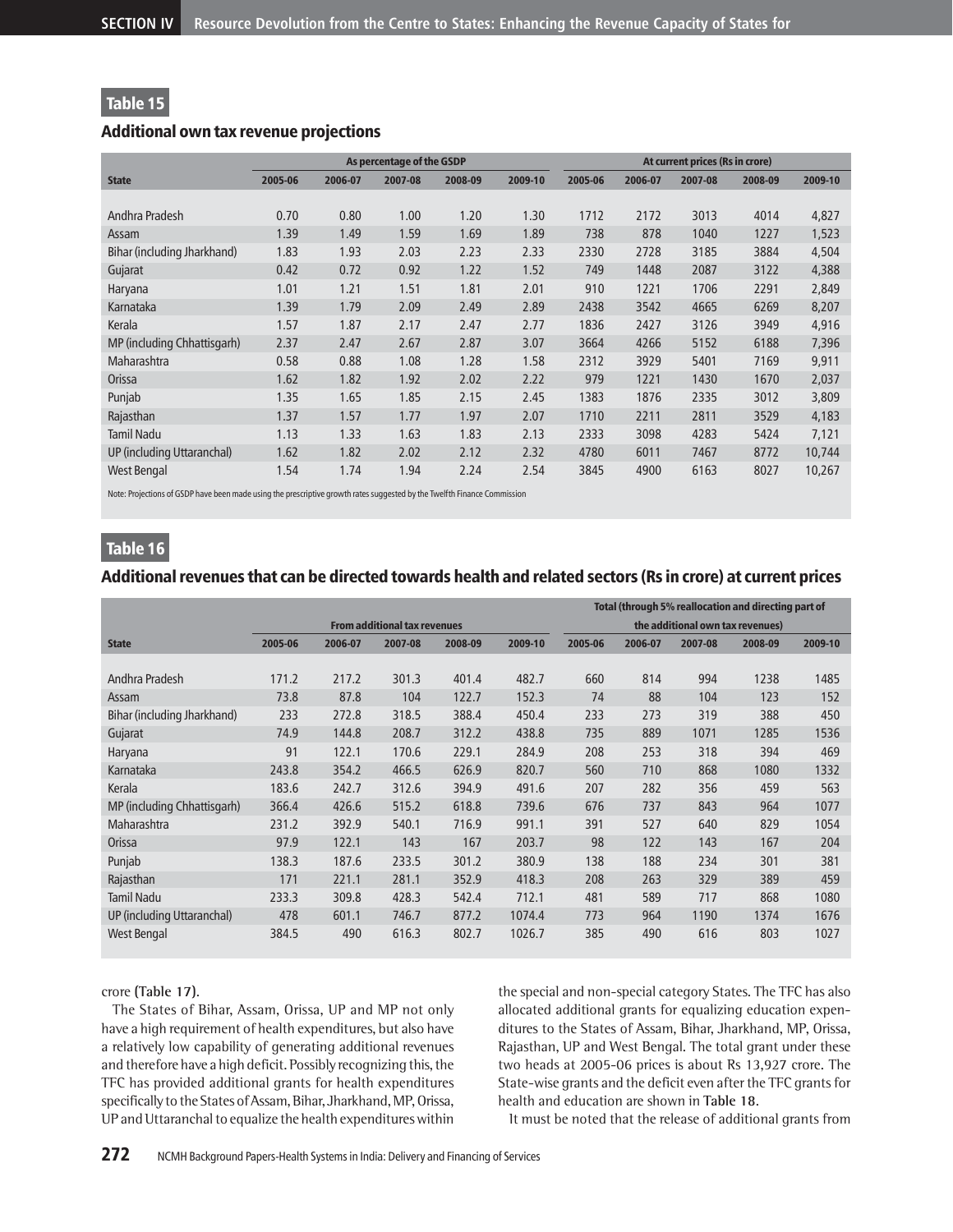### State-wise deficit of resources in health and related sectors, 2005-06 to 2009-10 (Rs in crore) at 2005-06 prices

| <b>State</b>                |                    | <b>Total</b>                 |                |                    | Health*                      |                |  |  |  |  |
|-----------------------------|--------------------|------------------------------|----------------|--------------------|------------------------------|----------------|--|--|--|--|
|                             | <b>Requirement</b> | <b>Additional allocation</b> | <b>Deficit</b> | <b>Requirement</b> | <b>Additional allocation</b> | <b>Deficit</b> |  |  |  |  |
|                             |                    |                              |                |                    |                              |                |  |  |  |  |
| Andhra Pradesh              | 6,155              | 4,433                        | 1,722          | 944                | 4,033                        | $\mathbf{0}$   |  |  |  |  |
| Assam                       | 9,776              | 463                          | 9,313          | 3,704              | 324                          | 3,380          |  |  |  |  |
| Bihar (including Jharkhand) | 50,935             | 1,427                        | 49,508         | 19,251             | 999                          | 18,252         |  |  |  |  |
| Gujarat                     | 27,364             | 4,721                        | 22,643         | 2,613              | 4,426                        | $\mathbf{0}$   |  |  |  |  |
| Haryana                     | 1,344              | 1,401                        | $\mathbf{0}$   | 1,290              | 1,174                        | 116            |  |  |  |  |
| Karnataka                   | 1,617              | 3,879                        | $\mathbf{0}$   | 1,128              | 3,243                        | $\mathbf{0}$   |  |  |  |  |
| Kerala                      | 4,519              | 1,585                        | 2,934          | 4,442              | 1,171                        | 3,271          |  |  |  |  |
| MP (including Chhattisgarh) | 51,572             | 3,710                        | 47,862         | 12,190             | 3,024                        | 9,166          |  |  |  |  |
| Maharashtra                 | 7,212              | 2,923                        | 4,289          | 5,149              | 2,199                        | 2,950          |  |  |  |  |
| Orissa                      | 21,095             | 629                          | 20,466         | 6,024              | 440                          | 5,584          |  |  |  |  |
| Punjab                      | 4,477              | 1,054                        | 3,423          | 1,355              | 738                          | 617            |  |  |  |  |
| Rajasthan                   | 15,572             | 1,409                        | 14,163         | 5,166              | 1,040                        | 4,126          |  |  |  |  |
| <b>Tamil Nadu</b>           | 1,467              | 3,191                        | $\mathbf{0}$   | 612                | 2,626                        | $\mathbf{0}$   |  |  |  |  |
| UP (including Uttaranchal)  | 66,352             | 5,114                        | 61,238         | 28,111             | 4,146                        | 23,965         |  |  |  |  |
| West Bengal                 | 30,734             | 2,819                        | 27,915         | 8,438              | 1,973                        | 6,465          |  |  |  |  |
|                             | 300,188            | 38,758                       | 261,430        | 100,417            | 31,557                       | 77,892         |  |  |  |  |
|                             |                    |                              |                |                    |                              |                |  |  |  |  |

\*Includes, health, water, sanitation and nutrition

# Table 18

### Additional (conditional equalization) grants provided to individual States for meeting health and education expenditures by the Twelfth Finance Commission (TFC) and the deficit after using the TFC grant (Rs in crore) 2005-06 prices

| <b>State</b>                | <b>Deficit before TFC</b><br>transfer for health* | <b>Deficit before</b><br><b>TFC transfer</b><br>(Total) | <b>Health</b>  | <b>Education</b> | <b>Total</b> | <b>Deficit after</b><br><b>TFC transfer</b><br>for health | <b>Deficit after</b><br><b>TFC transfer</b><br>(Total) |
|-----------------------------|---------------------------------------------------|---------------------------------------------------------|----------------|------------------|--------------|-----------------------------------------------------------|--------------------------------------------------------|
|                             |                                                   |                                                         |                |                  |              |                                                           |                                                        |
| Andhra Pradesh              | $\Omega$                                          | 1,722                                                   | $\overline{0}$ | $\mathbf{0}$     | $\mathbf{0}$ | 0                                                         | 1,722                                                  |
| Assam                       | 3,380                                             | 9,313                                                   | 829            | 960              | 1,789        | 2,551                                                     | 7,524                                                  |
| Bihar (including Jharkhand) | 18,252                                            | 49,508                                                  | 1881           | 2891             | 4,772        | 16,371                                                    | 44,736                                                 |
| Gujarat                     | $\mathbf{0}$                                      | 22,643                                                  | $\overline{0}$ | $\mathbf{0}$     | $\mathbf{0}$ | $\mathbf{0}$                                              | 22,643                                                 |
| Haryana                     | 116                                               | $\mathbf{0}$                                            | 0              | 0                | $\mathbf{0}$ | 116                                                       | $\mathbf{0}$                                           |
| Karnataka                   | $\mathbf{0}$                                      | $\overline{0}$                                          | $\mathbf{0}$   | $\mathbf{0}$     | $\mathbf{0}$ | $\mathbf{0}$                                              | $\mathbf{0}$                                           |
| Kerala                      | 3,271                                             | 2,934                                                   | $\overline{0}$ | $\Omega$         | $\mathbf{0}$ | 3,271                                                     | 2,934                                                  |
| MP (including Chhattisgarh) | 9,166                                             | 47,862                                                  | 169            | 398              | 567          | 8,997                                                     | 47,295                                                 |
| Maharashtra                 | 2,950                                             | 4,289                                                   | $\overline{0}$ | $\overline{0}$   | $\mathbf{0}$ | 2,950                                                     | 4,289                                                  |
| Orissa                      | 5,584                                             | 20,466                                                  | 163            | 280              | 443          | 5,421                                                     | 20,023                                                 |
| Punjab                      | 617                                               | 3,423                                                   | 0              | $\mathbf{0}$     | $\mathbf{0}$ | 617                                                       | 3423                                                   |
| Rajasthan                   | 4,126                                             | 14,163                                                  | $\mathbf{0}$   | 88               | 88           | 4,126                                                     | 14,075                                                 |
| <b>Tamil Nadu</b>           | $\overline{0}$                                    | $\overline{0}$                                          | $\overline{0}$ | $\overline{0}$   | $\mathbf{0}$ | $\overline{0}$                                            | $\Omega$                                               |
| UP (including Uttaranchal)  | 23,965                                            | 61,238                                                  | 2068           | 3861             | 5,928        | 21,897                                                    | 55,310                                                 |
| <b>West Bengal</b>          | 6,465                                             | 27,915                                                  | $\overline{0}$ | 340              | 340          | 6,465                                                     | 27,575                                                 |
| Total                       | 77,892                                            | 261,430                                                 | 5110           | 8818             | 13,927       | 72,782                                                    | 247,503                                                |
|                             |                                                   |                                                         |                |                  |              |                                                           |                                                        |

\*Includes, health water, sanitation and nutrition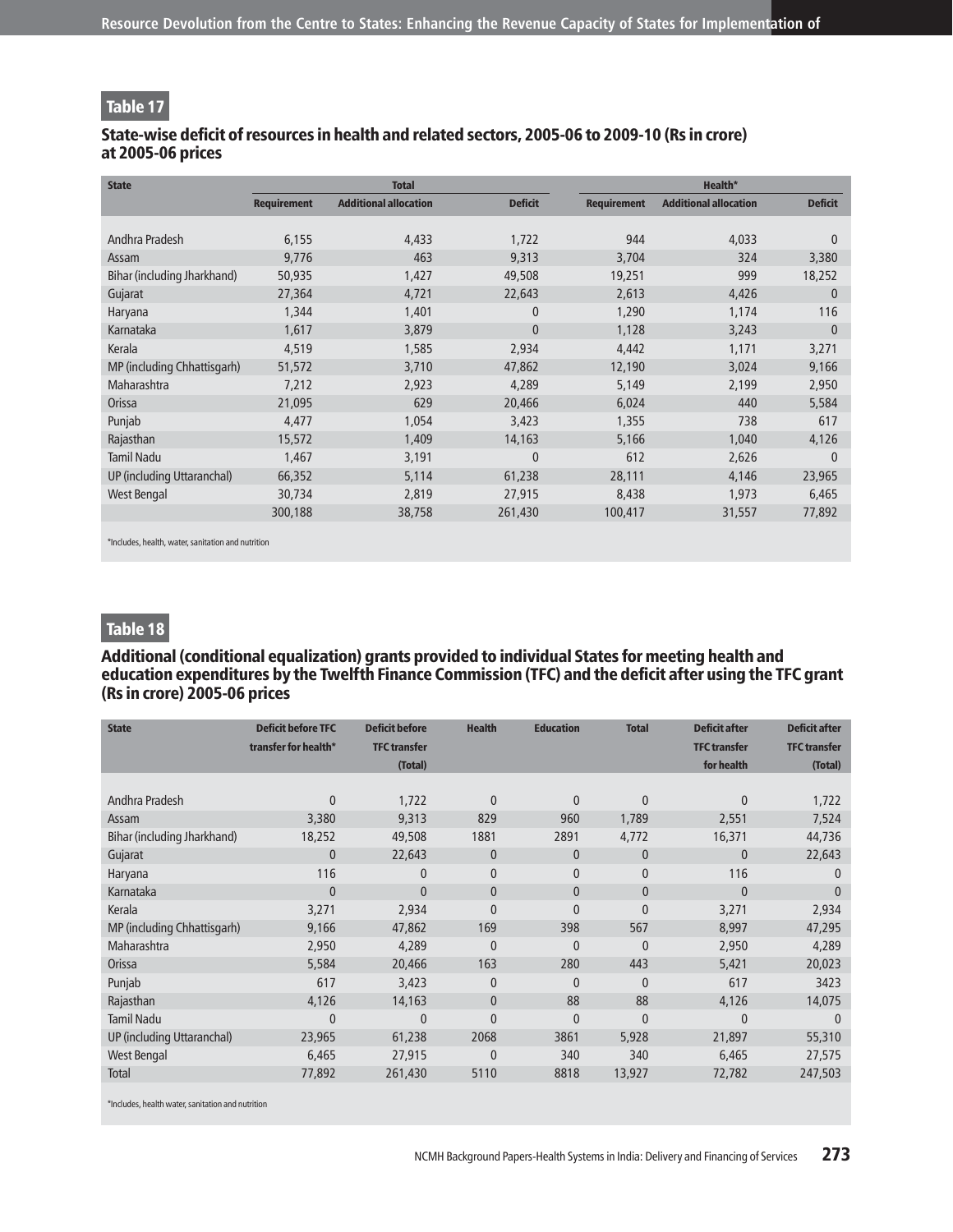the TFC has been tied to various conditions. In general, the release of grants for health and education has been made conditional on States' meeting the Commission's projections for non-plan revenue expenditure (NPRE) on health and education. Given that these projections of NPRE is higher than what would be achieved if the past growth rate of NPRE on these sectors continued, fiscally stressed States may find it difficult to actually access these grants.

Even if one assumes that the concerned States will be able to access the TFC grants, there is still a substantial amount of deficit in the requirement of resources for meeting health goals **(Table 18)**. These additional resources have to be met by other Central transfers. The next section discusses the nature of Central transfers that would be required and the norms that should be followed for Central transfers to States for meeting the resource gap.

#### **Central transfers to States**

The above analysis shows that State Governments will have to augment considerable resources through better tax effort and release more resources for the social sectors through better fiscal management and reprioritization. Even so, this can meet the requirements only partially and significant additional resources will have to be committed to health and allied sectors. Thus, achievement of the MDGs as well as the Tenth Plan Goals in the health sector will crucially depend on additional resources made available through the transfer system and better targeting of these transfers.

Central transfers to States fall into three categories. The first is the statutory transfers comprising tax devolution and grants, which are given on the basis of the recommendations of the Finance Commission. The second is the plan assistance given by the Planning Commission on the basis of the consensus formula approved by the National Development Council (NDC). The third source is the transfer given by various Central ministries for the Central sector and Centrally sponsored schemes.

Analytically, transfers can be given for general purposes, to offset the general fiscal disabilities of the States, or for specific purposes. While the former is given to enable every State to provide a given level of public services at a given tax price, the latter is given to ensure minimum standards of specified services. The latter are given as these services are considered to be meritorious and, therefore, everyone is entitled to a minimum level of their consumption. These transfers are targeted to spend on specified purposes/sectors and they have to be targeted to those States with shortfalls.

The statutory and formula-based transfers of the Planning Commission are essentially general-purpose transfers. These are meant to offset the general fiscal disabilities of States arising from the low revenue-raising capacity or higher unit cost of providing public services. These are formula-based transfers meant for general augmentation of resources and cannot be pre-empted for spending on health and allied sectors. The important exception to this is the upgradation grants for health and education recommended by the TFC. As discussed in the previous section, while these are useful supplements, they would be inadequate to meet the requirements for achieving the set goals.

Besides being general-purpose transfers, it is doubtful whether the Centre would be able to augment them much to bridge the gap in States' resources.for the health sector for at least two reasons. First, given the compulsions of restoring fiscal balance at the Central level itself and given further the compulsions of meeting the fiscal targets set by the Fiscal Responsibility and Budget Management Act, it would be difficult for the Centre to make additional resources available for general purpose spending. Second, the TFC has already made recommendations with marginally increased transfers from the last Commission and these recommendations will be valid during 2005-06 to 2009-10. Under this no additional resources would be available.

This would imply that any increase in the transfers will have to be for specific purposes under the Central sector and Centrally sponsored schemes. At present, a large number of schemes are being administered by various ministries resulting in the thin spread of resources, multiplication of bureaucracy and often, poor targeting. To meet the shortfalls in the health sector, it is necessary to significantly augment specific transfers to enhance the resources for health spending. In addition, it would be necessary to consolidate various schemes under the broad heads of basic education, healthcare, mother and child, nutrition, water supply and sanitation and rural roads. This will target the transfers to augment spending in desired sectors.

Equally important is proper designing of the transfer system. It is useful to have purpose-specific grants. To have the system with right incentives and to ensure that the additional resources provided by the Centre are used for incremental spending and not merely to substitute States' own spending, it is useful to mandate the States to make matching contributions. Requiring the States' additional contribution will help to reprioritize States' own spending in favour of health and allied sectors and impart a sense of participation and ownership by them in the task of augmenting health services. Of course, matching requirement places poorer and resource constrained States at a disadvantage, but the matching requirement itself can be varied with the level of per capita incomes in the States (Feldstein 1975). Thus, high-income States may be required to contribute say, 50%, middle-income States 30% and low-income States a mere 10%. Such a design of the transfer system for specific purposes will preserve the incentives, impart a sense of ownership and participation by the States and help to augment resources for the desired sectors.

### **Conclusion**

This study analyses the resource requirements for meeting certain targets of the health sector and analyses the gap between the required and the actual expenditure in 15 major States in India. It highlights the extent of resources that can be mobilized at the State level to meet the resource gap and estimates the residual gap that has to be met by Central transfers.

Estimates indicate that the additional expenditure required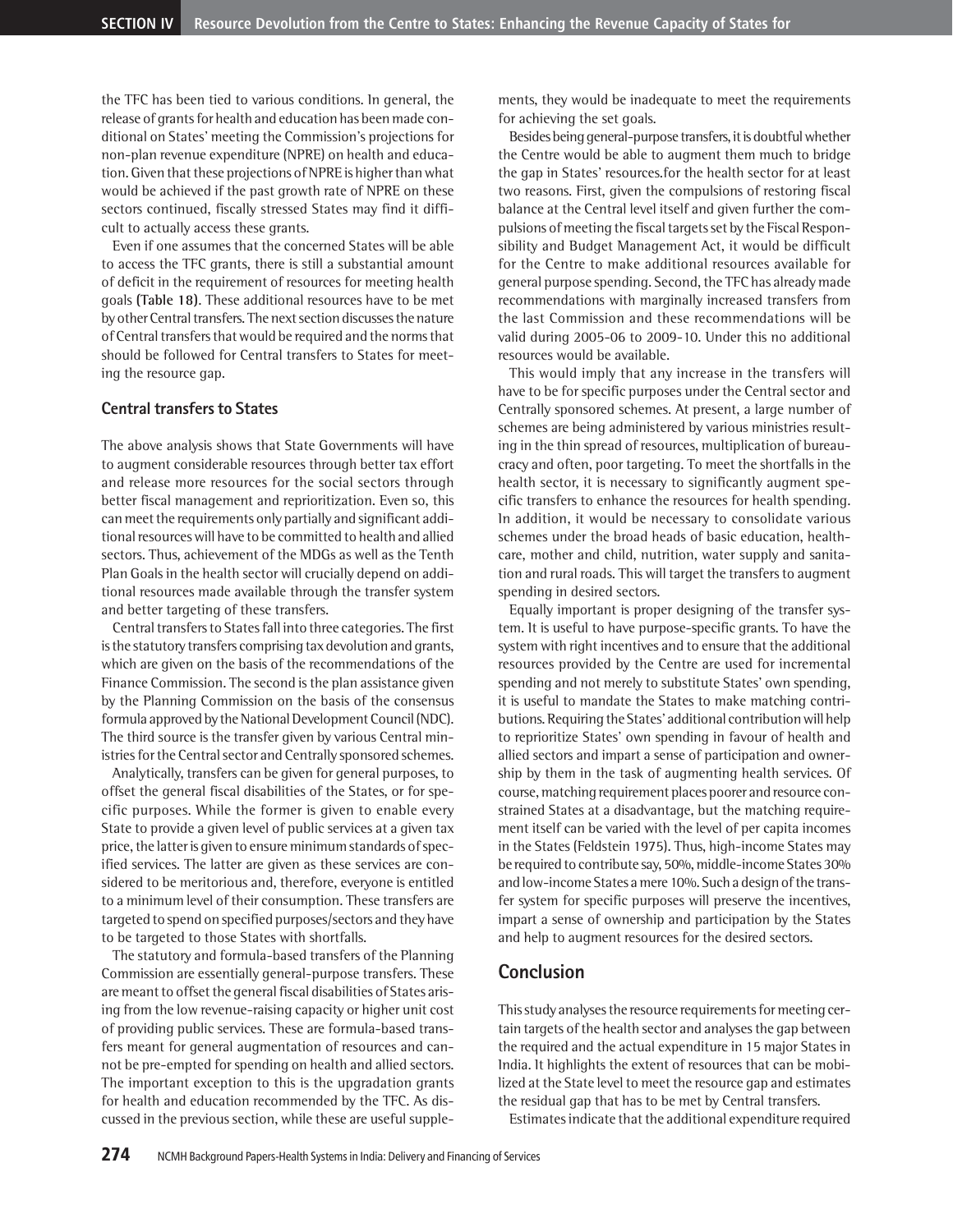for meeting the specific norms/targets in health and related sectors (which include safe drinking water, sanitation, nutrition, primary schooling and roads) is about Rs 300,168 crore. One can argue that the expenditure on primary schooling and roads has various other positive externalities and are not exclusively incurred towards health. Although, not exclusively towards health, these expenditures have a significant bearing towards health outcomes and cannot be ignored if one has to reach the health targets. Even if one focuses only on medical, public health, safe drinking water and sanitation, which are directly incurred towards health outcomes, the total requirement is about Rs 100,415 crore. In general, there is a deficit of about Rs 247,503 crore at the State level. The requirements are particularly high in States with low per capita income and high poverty levels. These are also the States where the productivity of expenditure and delivery of services are particularly poor. If one is constrained on the resource front, these aspects have to be specifically focused upon. Improving the productivity of expenditure and delivery systems in these lowincome States can actually reduce the resource requirement.

However, it would be too optimistic to expect any appreciable improvement in the productivity of healthcare expenditure in the near future. In particular, it may be noted that the level of productivity and delivery systems are often affected by a number of social, cultural and historical factors which change slowly over time. These improvements therefore cannot act as a substitute for increased allocation of funds in the short run. One therefore has to find resources to make increased allocation to healthcare expenditure in the next five to ten years.

Increased allocation to healthcare expenditure can be done by (i) raising more resources; (ii) reprioritizing the expenditure allocation in favour of medical and public health, water supply and sanitation; and (iii) targeting the expenditures to States and regions where the health indicators are poor and have considerable catching up to do.

The possibility of raising additional resources has been discussed at length. We have compared our estimates of taxable capacity with the estimates made by the TFC. The ability of the States to contribute additional resources to the health sector critically depends on their effort in raising revenues close to their capacity. In this context, two points are important. First, our estimates show that there is a possibility of raising revenues, particularly in some States where the actual revenues raised are below their capacity. Second, the capacity estimation itself is relative to other States and not in the absolute sense. In other words, if there is a general undertaxation by all States, it does not show up in the estimates. For example, although the States have been assigned the power to levy tax on agricultural income and wealth, they have mainly for political reasons desisted from this and even the land revenue collections have declined over the years. It is certainly possible to raise the bar through better tax administration.

The most important initiative in this regard is the introduction of value added tax (VAT) by most States with effect from 1 April 2005. Although this is expected to be revenue

neutral, it is expected to increase the revenue productivity of the tax system in the long term. The extension of the tax net to the retail stage would broaden the base and is expected to more than offset the loss of tax base due to giving credit to inputs. More importantly, the self-enforcing nature of the tax is expected to significantly improve the tax compliance and this could improve revenue productivity. Thus, it should not be difficult to improve the revenues by at least by 1%-1.5% of the GSDP over the next five years.

The second way to release more resources to the health sector is to reprioritize the expenditure in favour of the sector. In this context, it is important to restrict expenditure to contain revenue deficits as would be required under the Fiscal Responsibility Act (FRA) by each State mandated by the TFC. However, reprioritization should happen in the process of containing the expenditure on wages and salaries as a ratio of total revenue expenditure to the levels that prevailed in 1996-97 as suggested by the TFC. Much of the reduction in the wages and salaries expenditure should happen in administrative departments and not in the education and health sector. In fact, in the latter, it is important to ensure that CHCs, PHCs and subcentres are properly staffed to provide the service and ensure health outcomes. It is important to restructure the administration and reduce the wages and salaries by freezing employment in administrative departments. The debt rescheduling and reduction in interest rates recommended by the TFC would allow additional fiscal space to the States. Besides, the TFC has recommended incentive-based debt write off to the tune of Rs 32,198 crore over the same period when the States reduce their revenue deficits as per the targets set out in the FRA. It is important that the additional fiscal space created by these recommendations is used for human development.

Another important strategy to be adopted to improve the effectiveness of health expenditure is to target the allocations to States where the health outcomes are poor. It is precisely for this reason that the TFC has recommended equalizing grants to those States with less than average per capita expenditures within the revenue account. Although the TFC's equalization does not entirely cover the shortfall in per capita expenditures, this type of targeting expenditures could help to improve the health outcomes precisely in States with large shortfalls from the norms.

The recommendations of the TFC, however, can cover only a partial requirement of the States. Achieving the MDGs and the Tenth Plan targets would require significant additional resources and improved productivity in spending to focus on outcomes rather than outlays. Much of the intervention in this area will have to come by way of consolidation of a plethora of Central schemes prevailing at present, and augmentation of specific purpose transfers for broadly defined purposes. This paper argues that the appropriate design for targeting, preserving the incentives and to ensure participatory provision is to have a specific purpose transfer with matching contributions from the States, the latter varying with the level of their development.

From the above discussion, it would be reasonable to summarize that significant additional allocation to health sector is